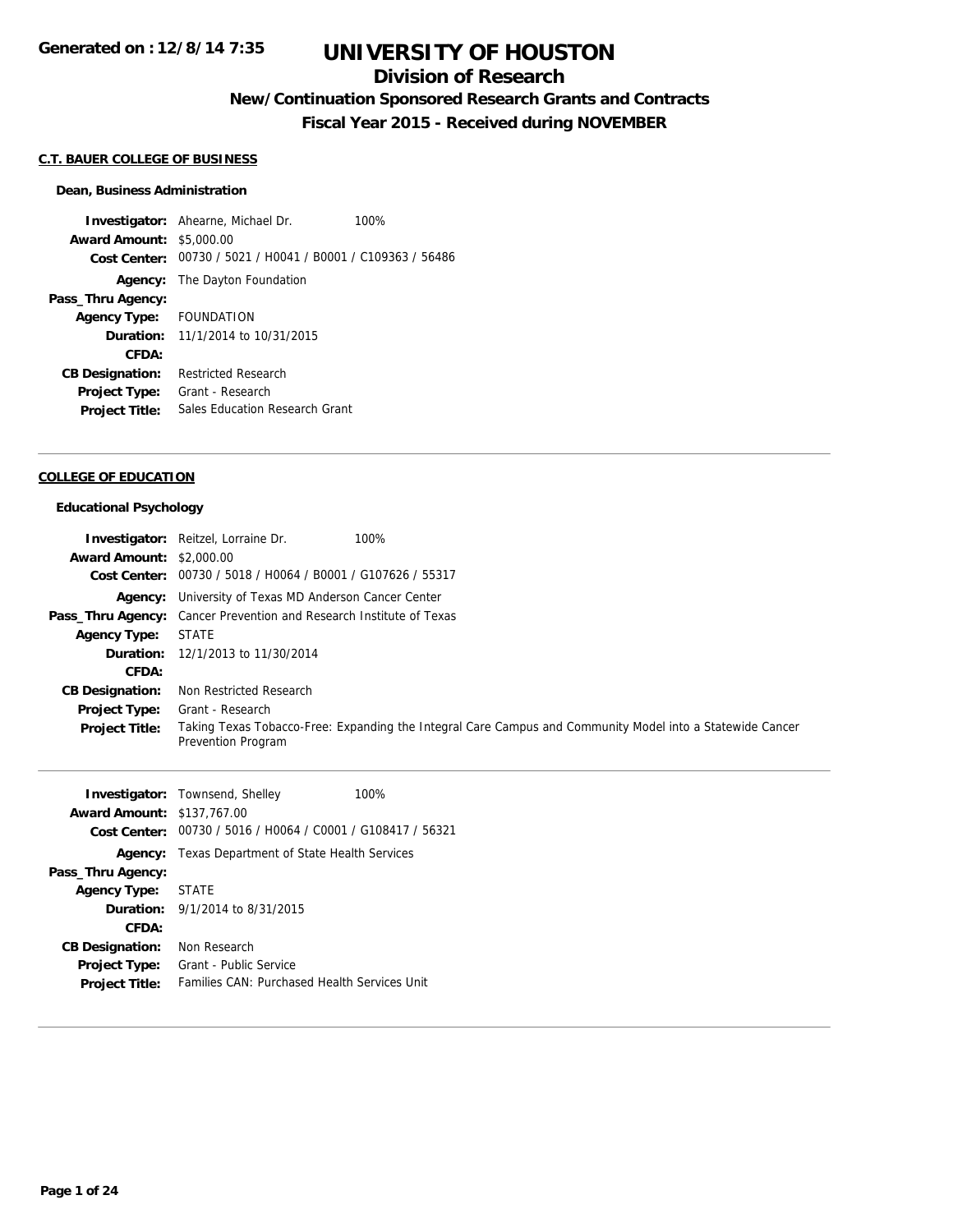## **Division of Research**

## **New/Continuation Sponsored Research Grants and Contracts**

**Fiscal Year 2015 - Received during NOVEMBER**

## **COLLEGE OF EDUCATION**

### **UH Charter School**

|                                         | <b>Investigator:</b> Black, Carolyn Dr.                     | 100%                                                             |
|-----------------------------------------|-------------------------------------------------------------|------------------------------------------------------------------|
| <b>Award Amount: \$18,405.92</b>        |                                                             |                                                                  |
|                                         | Cost Center: 00730 / 5017 / H0441 / C0001 / C104441 / 49964 |                                                                  |
| Agency:                                 | Texas Education Agency                                      |                                                                  |
| <b>Pass_Thru Agency: State of Texas</b> |                                                             |                                                                  |
| <b>Agency Type:</b>                     | STATE                                                       |                                                                  |
|                                         | <b>Duration:</b> 9/1/2011 to 8/31/2015                      |                                                                  |
| CFDA:                                   |                                                             |                                                                  |
| <b>CB Designation:</b>                  | Non Research                                                |                                                                  |
| <b>Project Type:</b>                    | Grant - Public Service                                      |                                                                  |
| <b>Project Title:</b>                   |                                                             | UH Charter School Instructional Materials Allotment FY 2011-2013 |

|                                 | <b>Investigator:</b> Black, Carolyn Dr.        | 100%                                     |
|---------------------------------|------------------------------------------------|------------------------------------------|
| <b>Award Amount: \$3,612.00</b> |                                                |                                          |
| Cost Center:                    | 00730 / 5014 / H0441 / C0001 / C104225 / 49773 |                                          |
| Agency:                         | <b>Texas Education Agency</b>                  |                                          |
| Pass_Thru Agency:               |                                                | USE DED000; U.S. Department of Education |
| <b>Agency Type:</b>             | FEDERAL                                        |                                          |
|                                 | <b>Duration:</b> $9/1/2011$ to $9/30/2015$     |                                          |
| CFDA:                           | 84.367                                         | Improving Teacher Quality State Grants   |
| <b>CB Designation:</b>          | Non Research                                   |                                          |
| <b>Project Type:</b>            | Grant - Public Service                         |                                          |
| <b>Project Title:</b>           | Charter School: Title II, Part A FY12          |                                          |

| <b>Award Amount: \$8,000.00</b> | Investigator: Black, Carolyn Dr.<br>Cost Center: 00730 / 5014 / H0441 / C0001 / C104228 / 49775 | 100% |
|---------------------------------|-------------------------------------------------------------------------------------------------|------|
|                                 | <b>Agency:</b> Texas Education Agency                                                           |      |
| Pass_Thru Agency:               |                                                                                                 |      |
| Agency Type: STATE              |                                                                                                 |      |
|                                 | <b>Duration:</b> $9/1/2011$ to $9/30/2015$                                                      |      |
| CFDA:                           |                                                                                                 |      |
| <b>CB Designation:</b>          | Non Research                                                                                    |      |
| <b>Project Type:</b>            | Grant - Public Service                                                                          |      |
| <b>Project Title:</b>           | Charter School: School Breakfast Program FY12                                                   |      |
|                                 |                                                                                                 |      |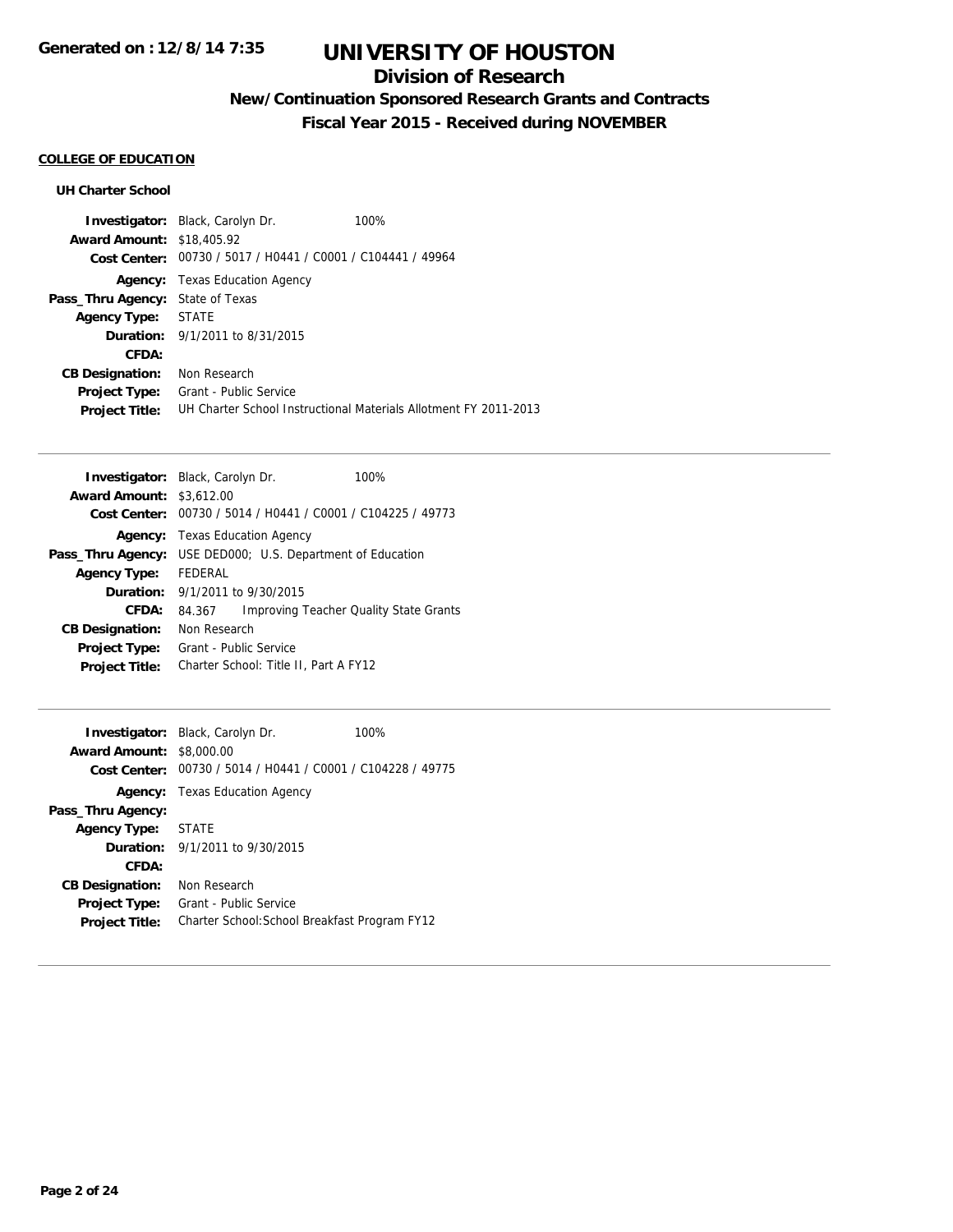## **Division of Research**

## **New/Continuation Sponsored Research Grants and Contracts**

**Fiscal Year 2015 - Received during NOVEMBER**

### **COLLEGE OF EDUCATION**

### **UH Charter School**

|                                  | <b>Investigator:</b> Black, Carolyn Dr.                           | 100% |
|----------------------------------|-------------------------------------------------------------------|------|
| <b>Award Amount: \$20,512.00</b> |                                                                   |      |
|                                  | Cost Center: 00730 / 5014 / H0441 / C0001 / C104226 / 49774       |      |
|                                  | <b>Agency:</b> Texas Education Agency                             |      |
|                                  | <b>Pass_Thru Agency:</b> USE DED000; U.S. Department of Education |      |
| <b>Agency Type:</b>              | FFDFRAI                                                           |      |
|                                  | <b>Duration:</b> 9/1/2011 to 9/30/2015                            |      |
| CFDA:                            | 84.010                                                            |      |
| <b>CB Designation:</b>           | Non Research                                                      |      |
| <b>Project Type:</b>             | Grant - Public Service                                            |      |
| <b>Project Title:</b>            | Chater School: Title I, Part A FY 12                              |      |
|                                  |                                                                   |      |

|                                  | <b>Investigator:</b> Black, Carolyn Dr.<br>100%     |
|----------------------------------|-----------------------------------------------------|
| <b>Award Amount: \$22,000.00</b> |                                                     |
| Cost Center:                     | 00730 / 5014 / H0441 / C0001 / C104229 / 49776      |
|                                  | <b>Agency:</b> Texas Education Agency               |
| Pass_Thru Agency:                |                                                     |
| <b>Agency Type:</b>              | STATE                                               |
|                                  | <b>Duration:</b> 9/1/2011 to 9/30/2015              |
| CFDA:                            |                                                     |
| <b>CB Designation:</b>           | Non Research                                        |
| <b>Project Type:</b>             | Grant - Public Service                              |
| <b>Project Title:</b>            | Charter School: National School Lunch Program FY 12 |

| <b>Award Amount: \$155,000.00</b>       | <b>Investigator:</b> Black, Carolyn Dr.<br>Cost Center: 00730 / 5017 / H0441 / C0001 / C104213 / 49761 | 100%                                                           |
|-----------------------------------------|--------------------------------------------------------------------------------------------------------|----------------------------------------------------------------|
|                                         | <b>Agency:</b> Texas Education Agency                                                                  |                                                                |
| <b>Pass_Thru Agency: State of Texas</b> |                                                                                                        |                                                                |
| Agency Type:                            | <b>STATE</b>                                                                                           |                                                                |
|                                         | <b>Duration:</b> 9/1/2011 to 8/31/2015                                                                 |                                                                |
| CFDA:                                   |                                                                                                        |                                                                |
| <b>CB Designation:</b>                  | Non Research                                                                                           |                                                                |
| <b>Project Type:</b>                    | Grant - Public Service                                                                                 |                                                                |
| <b>Project Title:</b>                   |                                                                                                        | Charter School: Foundation School Program Leadership S&W FY 12 |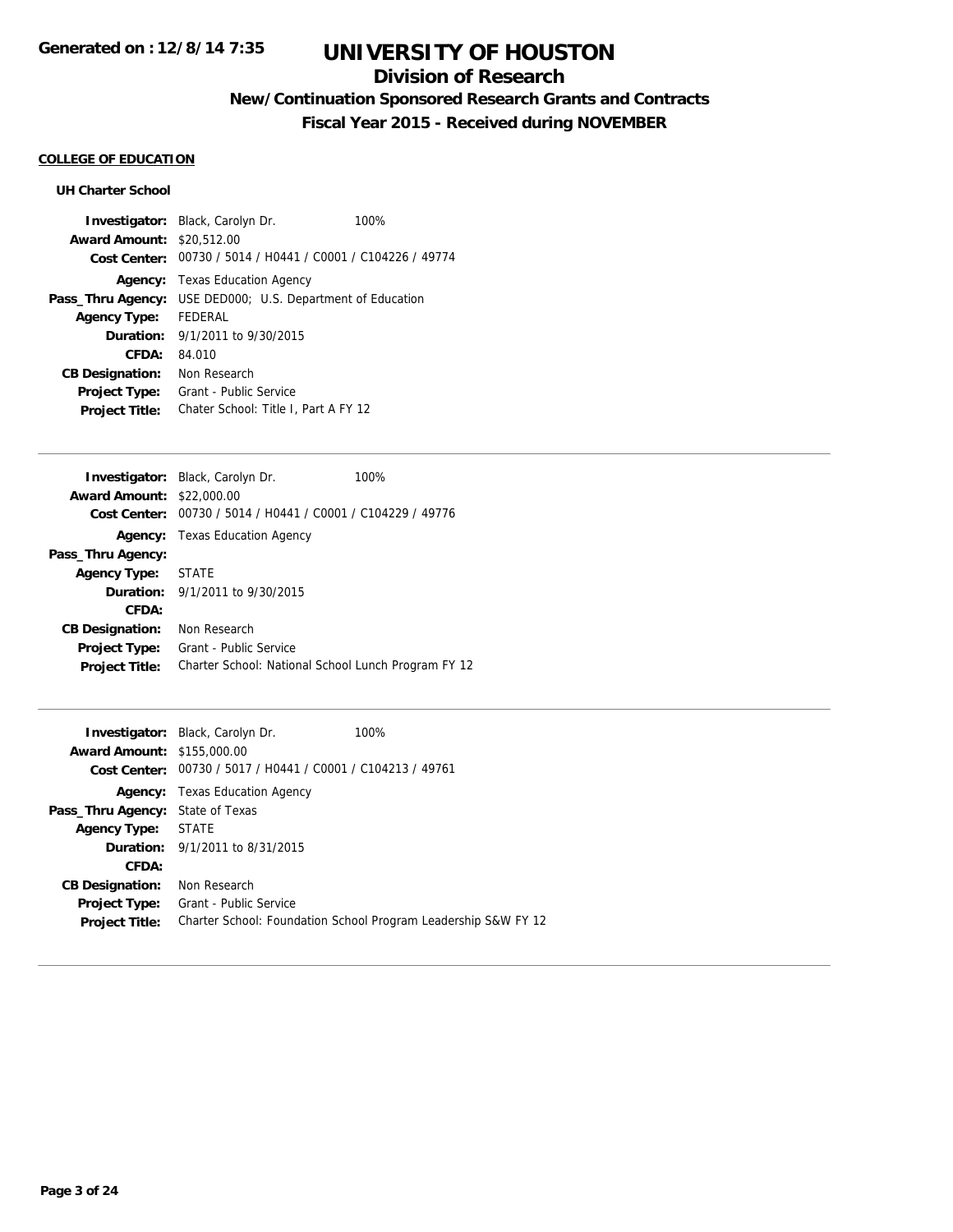## **Division of Research**

## **New/Continuation Sponsored Research Grants and Contracts**

**Fiscal Year 2015 - Received during NOVEMBER**

## **COLLEGE OF EDUCATION**

#### **UH Charter School**

|                                         | <b>Investigator:</b> Black, Carolyn Dr.                     | 100%                                                                 |
|-----------------------------------------|-------------------------------------------------------------|----------------------------------------------------------------------|
| <b>Award Amount: \$70,000.00</b>        |                                                             |                                                                      |
|                                         | Cost Center: 00730 / 5017 / H0441 / C0001 / C104214 / 49770 |                                                                      |
|                                         | <b>Agency:</b> Texas Education Agency                       |                                                                      |
| <b>Pass_Thru Agency:</b> State of Texas |                                                             |                                                                      |
| <b>Agency Type:</b>                     | STATE                                                       |                                                                      |
|                                         | <b>Duration:</b> 9/1/2011 to 8/31/2015                      |                                                                      |
| CFDA:                                   |                                                             |                                                                      |
| <b>CB Designation:</b>                  | Non Research                                                |                                                                      |
| <b>Project Type:</b>                    | Grant - Public Service                                      |                                                                      |
| <b>Project Title:</b>                   |                                                             | Charter School: Foundation School Program Special Education S&W FY12 |

|                                   | <b>Investigator:</b> Black, Carolyn Dr.        | 100%                                                               |
|-----------------------------------|------------------------------------------------|--------------------------------------------------------------------|
| <b>Award Amount: \$130,000.00</b> |                                                |                                                                    |
| Cost Center:                      | 00730 / 5017 / H0441 / C0001 / C104215 / 49771 |                                                                    |
| Agency:                           | Texas Education Agency                         |                                                                    |
| Pass_Thru Agency:                 | State of Texas                                 |                                                                    |
| <b>Agency Type:</b>               | STATE                                          |                                                                    |
|                                   | <b>Duration:</b> 9/1/2011 to 8/31/2015         |                                                                    |
| CFDA:                             |                                                |                                                                    |
| <b>CB Designation:</b>            | Non Research                                   |                                                                    |
| <b>Project Type:</b>              | Grant - Public Service                         |                                                                    |
| <b>Project Title:</b>             |                                                | Charter School: Foundation School Program Administration S&W FY 12 |

| <b>Award Amount: \$18,938,00</b> | <b>Investigator:</b> Black, Carolyn Dr.<br>100%<br>Cost Center: 00730 / 5017 / H0441 / C0001 / C104212 / 49760 |
|----------------------------------|----------------------------------------------------------------------------------------------------------------|
|                                  | <b>Agency:</b> Texas Education Agency                                                                          |
| Pass_Thru Agency:                |                                                                                                                |
| Agency Type: STATE               |                                                                                                                |
|                                  | <b>Duration:</b> $9/1/2011$ to $8/31/2015$                                                                     |
| CFDA:                            |                                                                                                                |
| <b>CB Designation:</b>           | Non Research                                                                                                   |
| <b>Project Type:</b>             | Grant - Public Service                                                                                         |
| <b>Project Title:</b>            | Charter School: Foundation Fund Program Fund TEA                                                               |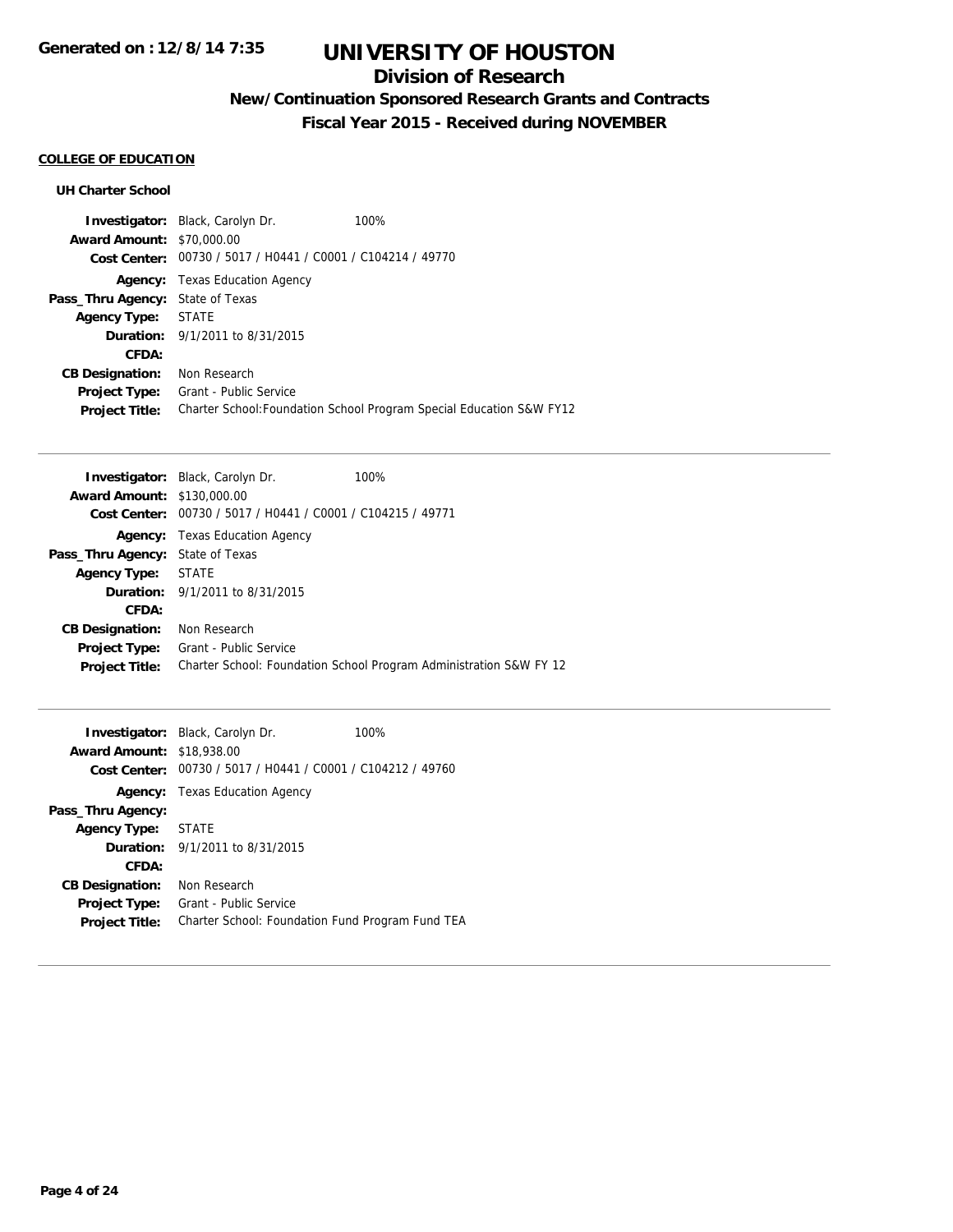### **Division of Research**

## **New/Continuation Sponsored Research Grants and Contracts**

**Fiscal Year 2015 - Received during NOVEMBER**

#### **COLLEGE OF EDUCATION**

#### **UH Charter School**

**Investigator:** Black, Carolyn Dr. 100% **Award Amount:** \$620,000.00 **Cost Center:** 00730 / 5017 / H0441 / C0001 / C104216 / 49772 **Agency:** Texas Education Agency **Pass\_Thru Agency:** State of Texas **Agency Type:** STATE **Duration:** 9/1/2011 to 8/31/2015 **CFDA: CB Designation:** Non Research **Project Type:** Grant - Public Service **Project Title:** Charter School; Foundation School Program Teacher S&W FY12

#### **COLLEGE OF LIBERAL ARTS AND SOCIAL SCIENCES**

#### **Blaffer Gallery**

|                                  | <b>Investigator:</b> Schmuckli, Claudia Ms.                 | 100% |
|----------------------------------|-------------------------------------------------------------|------|
| <b>Award Amount: \$25,000.00</b> |                                                             |      |
|                                  | Cost Center: 00730 / 5013 / H0097 / B0001 / C106635 / 55220 |      |
|                                  | <b>Agency:</b> National Endowment for the Arts              |      |
| Pass_Thru Agency:                |                                                             |      |
| Agency Type: FEDERAL             |                                                             |      |
|                                  | <b>Duration:</b> 9/1/2014 to 1/31/2016                      |      |
| CFDA:                            | 45.024 Promotion of the Arts                                |      |
| <b>CB Designation:</b>           | Non Restricted Research                                     |      |
| Project Type:                    | Grant - Research                                            |      |
| <b>Project Title:</b>            | Time/Image                                                  |      |

#### **Center for Neuromotor & Biomechanics Research**

| <b>Investigator:</b> Lowder, Thomas Dr.<br>10%<br><b>Award Amount: \$6,058.26</b>                             |  |
|---------------------------------------------------------------------------------------------------------------|--|
| Cost Center: 00730 / 5013 / H0521 / B0001 / G102913 / 50107                                                   |  |
| Agency: NASA - National Aeronautics and Space Administration - Johnson Space Center                           |  |
| Pass_Thru Agency:                                                                                             |  |
| FEDERAL<br><b>Agency Type:</b>                                                                                |  |
| <b>Duration:</b> 11/3/2011 to 11/2/2015                                                                       |  |
| Basic Research, Educational Outreach, or Training in the area of Exploration<br>CFDA:<br>43.003               |  |
| <b>CB Designation:</b><br><b>Restricted Research</b>                                                          |  |
| Grant - Research<br><b>Project Type:</b>                                                                      |  |
| Effects of Long-Term Exposure to Microgravity on Salivary Markers of Innate Immunity<br><b>Project Title:</b> |  |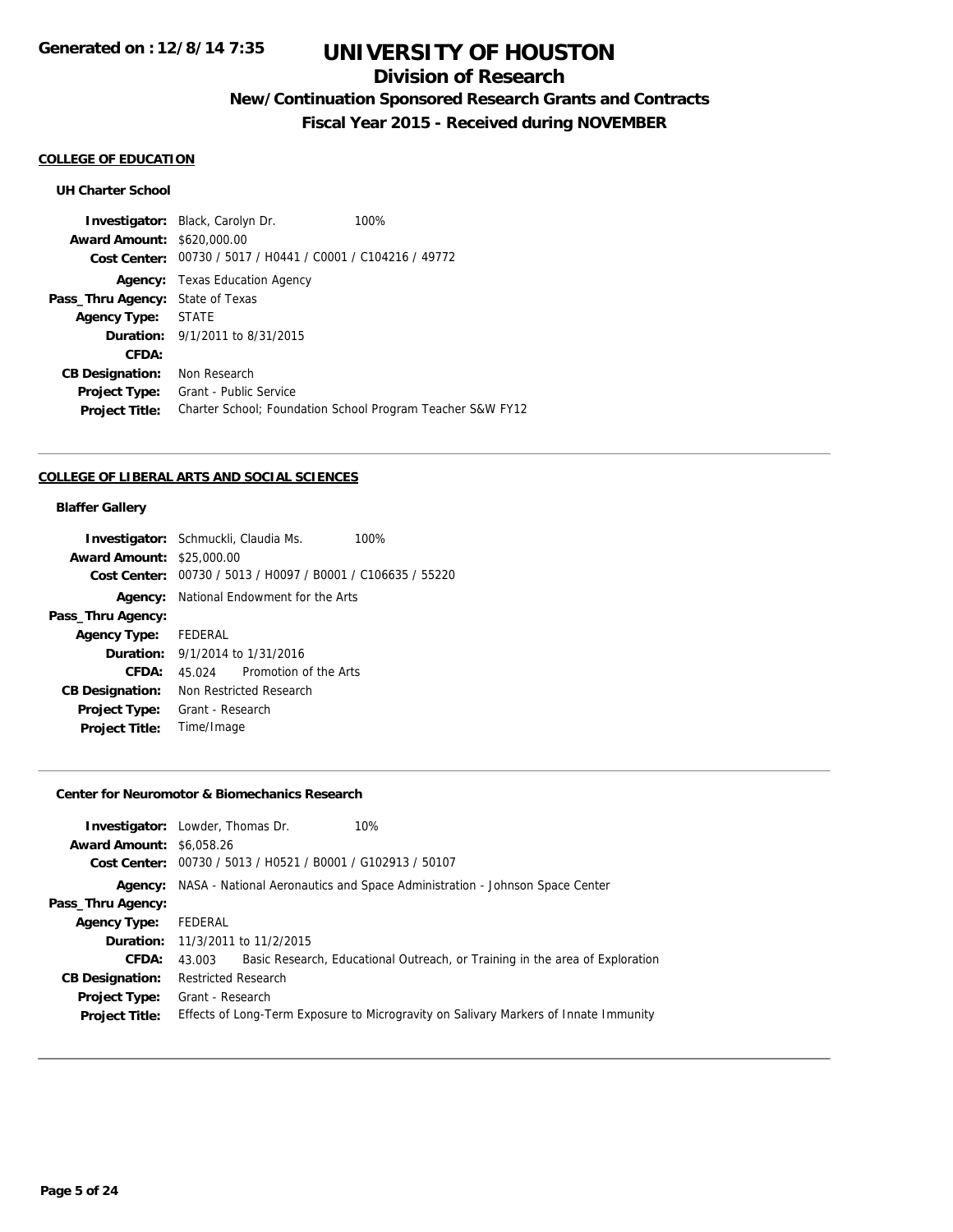## **Division of Research**

**New/Continuation Sponsored Research Grants and Contracts**

**Fiscal Year 2015 - Received during NOVEMBER**

#### **COLLEGE OF LIBERAL ARTS AND SOCIAL SCIENCES**

#### **Center for Neuromotor & Biomechanics Research**

|                                 | Investigator: Simpson, Richard Dr.<br>80%                                              |  |
|---------------------------------|----------------------------------------------------------------------------------------|--|
| <b>Award Amount:</b>            | \$48,466.06                                                                            |  |
|                                 | Cost Center: 00730 / 5013 / H0521 / B0001 / G102913 / 50107                            |  |
| Agency:                         | NASA - National Aeronautics and Space Administration - Johnson Space Center            |  |
| Pass_Thru Agency:               |                                                                                        |  |
| <b>Agency Type:</b>             | <b>FEDERAL</b>                                                                         |  |
| Duration:                       | 11/3/2011 to 11/2/2015                                                                 |  |
| CFDA:                           | 43.003<br>Basic Research, Educational Outreach, or Training in the area of Exploration |  |
| <b>CB Designation:</b>          | <b>Restricted Research</b>                                                             |  |
| <b>Project Type:</b>            | Grant - Research                                                                       |  |
| <b>Project Title:</b>           | Effects of Long-Term Exposure to Microgravity on Salivary Markers of Innate Immunity   |  |
|                                 |                                                                                        |  |
|                                 |                                                                                        |  |
|                                 | 5%<br><b>Investigator:</b> Clarke, Mark Dr.                                            |  |
| <b>Award Amount: \$3,029.13</b> |                                                                                        |  |
| <b>Cost Center:</b>             | 00730 / 5013 / H0521 / B0001 / G102913 / 50107                                         |  |
| Agency:                         | NASA - National Aeronautics and Space Administration - Johnson Space Center            |  |
| Pass_Thru Agency:               |                                                                                        |  |
| <b>Agency Type:</b>             | <b>FEDERAL</b>                                                                         |  |
| Duration:                       | 11/3/2011 to 11/2/2015                                                                 |  |
| CFDA:                           | Basic Research, Educational Outreach, or Training in the area of Exploration<br>43.003 |  |
| <b>CB Designation:</b>          | <b>Restricted Research</b>                                                             |  |
| <b>Project Type:</b>            | Grant - Research                                                                       |  |
| <b>Project Title:</b>           | Effects of Long-Term Exposure to Microgravity on Salivary Markers of Innate Immunity   |  |
|                                 |                                                                                        |  |
|                                 | 5%<br>Investigator: O'Connor, Daniel Dr.                                               |  |
| <b>Award Amount: \$3,029.13</b> |                                                                                        |  |
|                                 | Cost Center: 00730 / 5013 / H0521 / B0001 / G102913 / 50107                            |  |
|                                 | Agency: NASA - National Aeronautics and Space Administration - Johnson Space Center    |  |
| Pass_Thru Agency:               |                                                                                        |  |

**CFDA:** 43.003 Basic Research, Educational Outreach, or Training in the area of Exploration

**Project Title:** Effects of Long-Term Exposure to Microgravity on Salivary Markers of Innate Immunity

**Agency Type:** FEDERAL

**CB Designation:** Restricted Research **Project Type:** Grant - Research

**Duration:** 11/3/2011 to 11/2/2015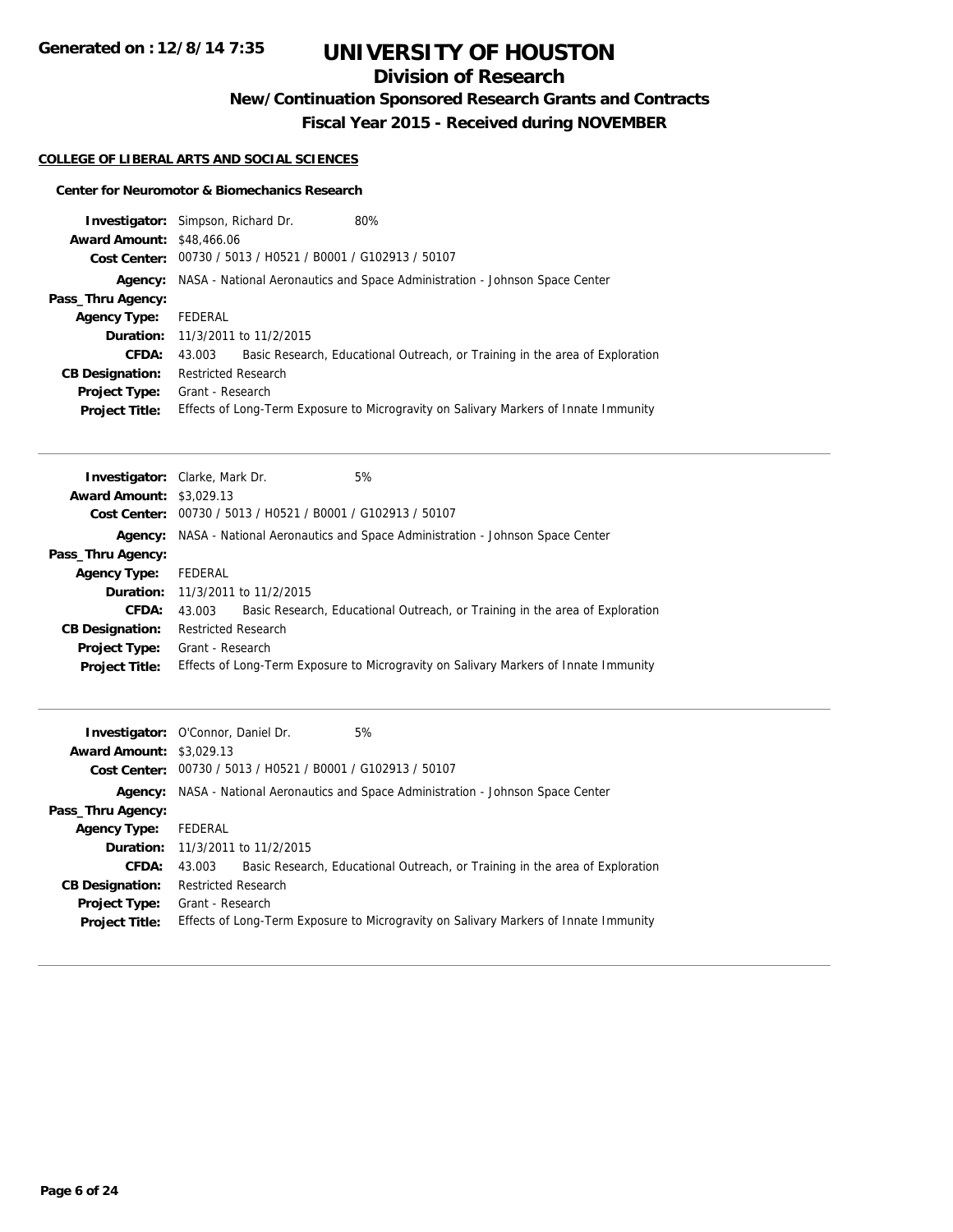## **Division of Research**

## **New/Continuation Sponsored Research Grants and Contracts**

**Fiscal Year 2015 - Received during NOVEMBER**

#### **COLLEGE OF LIBERAL ARTS AND SOCIAL SCIENCES**

#### **Communication**

| <b>Investigator:</b> Ni, Lan Dr. | 100%                                                                                                                                 |
|----------------------------------|--------------------------------------------------------------------------------------------------------------------------------------|
| <b>Award Amount: \$10,000.00</b> |                                                                                                                                      |
|                                  | Cost Center: 00730 / 5021 / H0084 / B0100 / C108468 / 56451                                                                          |
|                                  | <b>Agency:</b> Urban Communication Foundation                                                                                        |
| Pass_Thru Agency:                |                                                                                                                                      |
| <b>Agency Type:</b>              | FOUNDATION                                                                                                                           |
|                                  | <b>Duration:</b> 8/1/2014 to 7/31/2015                                                                                               |
| CFDA:                            |                                                                                                                                      |
| <b>CB Designation:</b>           | Non Restricted Research                                                                                                              |
| <b>Project Type:</b>             | Grant - Research                                                                                                                     |
| <b>Project Title:</b>            | A Model of Communication Effectiveness for Ethnic Community Organizations: Impact on the Health of Asian<br>American Urban Residents |

#### **Health and Human Performance**

|                                   | <b>Investigator:</b> Layne, Charles S. Dr.<br>100%                                                   |
|-----------------------------------|------------------------------------------------------------------------------------------------------|
| <b>Award Amount: \$157,411.00</b> |                                                                                                      |
|                                   | Cost Center: 00730 / 5043 / H0065 / B0001 / G107056 / 53357                                          |
| Agency:                           | <b>WYLE Laboratories</b>                                                                             |
|                                   | <b>Pass_Thru Agency:</b> NASA - National Aeronautics and Space Administration - Johnson Space Center |
| <b>Agency Type:</b>               | FEDERAL                                                                                              |
|                                   | <b>Duration:</b> 5/1/2013 to 4/30/2015                                                               |
| <b>CFDA:</b>                      | Aerospace Education Services Program<br>43.001                                                       |
| <b>CB Designation:</b>            | <b>Restricted Research</b>                                                                           |
| Project Type:                     | Contract - Research                                                                                  |
| <b>Project Title:</b>             | Enhanced Development of the Office of Scientific Data Review and Dissemination - Serkan Golge        |

|                                  | 100%<br><b>Investigator:</b> Layne, Charles S. Dr.                                                   |
|----------------------------------|------------------------------------------------------------------------------------------------------|
| <b>Award Amount: \$63,424.20</b> |                                                                                                      |
|                                  | Cost Center: 00730 / 5043 / H0065 / B0001 / G105754 / 51657                                          |
|                                  | <b>Agency:</b> WYLE Laboratories                                                                     |
|                                  | <b>Pass_Thru Agency:</b> NASA - National Aeronautics and Space Administration - Johnson Space Center |
| <b>Agency Type:</b>              | FEDERAL                                                                                              |
|                                  | <b>Duration:</b> 9/1/2012 to 4/30/2015                                                               |
|                                  | <b>CFDA:</b> 43,001 Aerospace Education Services Program                                             |
| <b>CB Designation:</b>           | <b>Restricted Research</b>                                                                           |
|                                  | <b>Project Type:</b> Contract - Research                                                             |
| <b>Project Title:</b>            | Enhanced Development of the Office of Scientific Data Review and Dissemination - Holly Patterson     |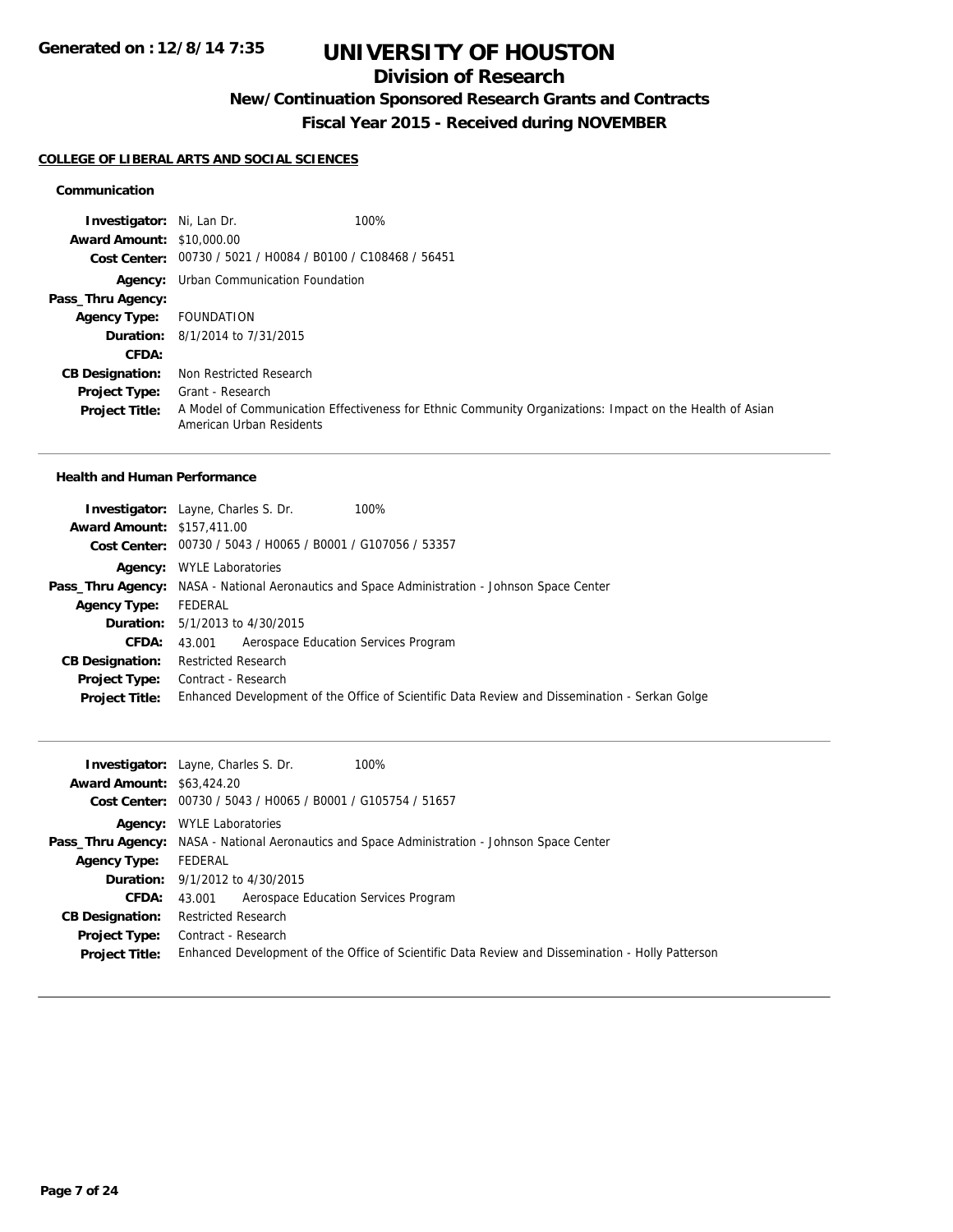## **Division of Research**

## **New/Continuation Sponsored Research Grants and Contracts**

**Fiscal Year 2015 - Received during NOVEMBER**

#### **COLLEGE OF LIBERAL ARTS AND SOCIAL SCIENCES**

#### **Health and Human Performance**

| <b>Award Amount: \$50,948.59</b><br>Cost Center: 00730 / 5043 / H0065 / B0001 / G105746 / 51650<br><b>Agency:</b> WYLE Laboratories<br><b>Pass_Thru Agency:</b> NASA - National Aeronautics and Space Administration - Johnson Space Center<br>FEDERAL<br><b>Agency Type:</b><br><b>Duration:</b> 9/1/2012 to 4/30/2015<br>43.001 Aerospace Education Services Program<br>CFDA:<br><b>Restricted Research</b><br><b>CB Designation:</b><br>Contract - Research<br><b>Project Type:</b><br><b>Project Title:</b> | 100%<br><b>Investigator:</b> Layne, Charles S. Dr.                                                 |
|-----------------------------------------------------------------------------------------------------------------------------------------------------------------------------------------------------------------------------------------------------------------------------------------------------------------------------------------------------------------------------------------------------------------------------------------------------------------------------------------------------------------|----------------------------------------------------------------------------------------------------|
|                                                                                                                                                                                                                                                                                                                                                                                                                                                                                                                 |                                                                                                    |
|                                                                                                                                                                                                                                                                                                                                                                                                                                                                                                                 |                                                                                                    |
|                                                                                                                                                                                                                                                                                                                                                                                                                                                                                                                 |                                                                                                    |
|                                                                                                                                                                                                                                                                                                                                                                                                                                                                                                                 |                                                                                                    |
|                                                                                                                                                                                                                                                                                                                                                                                                                                                                                                                 |                                                                                                    |
|                                                                                                                                                                                                                                                                                                                                                                                                                                                                                                                 |                                                                                                    |
|                                                                                                                                                                                                                                                                                                                                                                                                                                                                                                                 |                                                                                                    |
|                                                                                                                                                                                                                                                                                                                                                                                                                                                                                                                 |                                                                                                    |
|                                                                                                                                                                                                                                                                                                                                                                                                                                                                                                                 |                                                                                                    |
|                                                                                                                                                                                                                                                                                                                                                                                                                                                                                                                 | Enhanced Development of the Office of Scientific Data Review and Dissemination - Stephanie Bassett |

|                                  | <b>Investigator:</b> Layne, Charles S. Dr.<br>100%                                                   |
|----------------------------------|------------------------------------------------------------------------------------------------------|
| <b>Award Amount: \$25,000.00</b> |                                                                                                      |
|                                  | Cost Center: 00730 / 5043 / H0065 / B0001 / G107344 / 53962                                          |
| Agency:                          | <b>WYLE Laboratories</b>                                                                             |
|                                  | <b>Pass_Thru Agency:</b> NASA - National Aeronautics and Space Administration - Johnson Space Center |
| <b>Agency Type:</b>              | FEDERAL                                                                                              |
|                                  | <b>Duration:</b> $6/1/2013$ to $4/30/2015$                                                           |
| <b>CFDA:</b>                     | Aerospace Education Services Program<br>43.001                                                       |
| <b>CB Designation:</b>           | <b>Restricted Research</b>                                                                           |
| <b>Project Type:</b>             | Contract - Research                                                                                  |
| <b>Project Title:</b>            | Enhanced Development of the Office of Scientific Data Review and Dissemination - Joshua Yellen       |

#### **History**

|                                  | <b>Investigator:</b> O'Brien, Thomas F. Dr.                 | 100%                                                                                                         |
|----------------------------------|-------------------------------------------------------------|--------------------------------------------------------------------------------------------------------------|
| <b>Award Amount: \$65,586.00</b> |                                                             |                                                                                                              |
|                                  | Cost Center: 00730 / 5022 / H0089 / A0001 / C107107 / 53656 |                                                                                                              |
|                                  | <b>Agency:</b> Various Private Profit Agencies              |                                                                                                              |
| Pass_Thru Agency:                |                                                             |                                                                                                              |
| <b>Agency Type:</b>              | PROFIT                                                      |                                                                                                              |
|                                  | <b>Duration:</b> 9/1/2000 to 8/31/2020                      |                                                                                                              |
| <b>CFDA:</b>                     |                                                             |                                                                                                              |
| <b>CB Designation:</b>           | Non Restricted Research                                     |                                                                                                              |
| <b>Project Type:</b>             | Other Support - Instruction                                 |                                                                                                              |
| <b>Project Title:</b>            |                                                             | Interest Bearing Account for NEH-Supported African and African-American Studies at the University of Houston |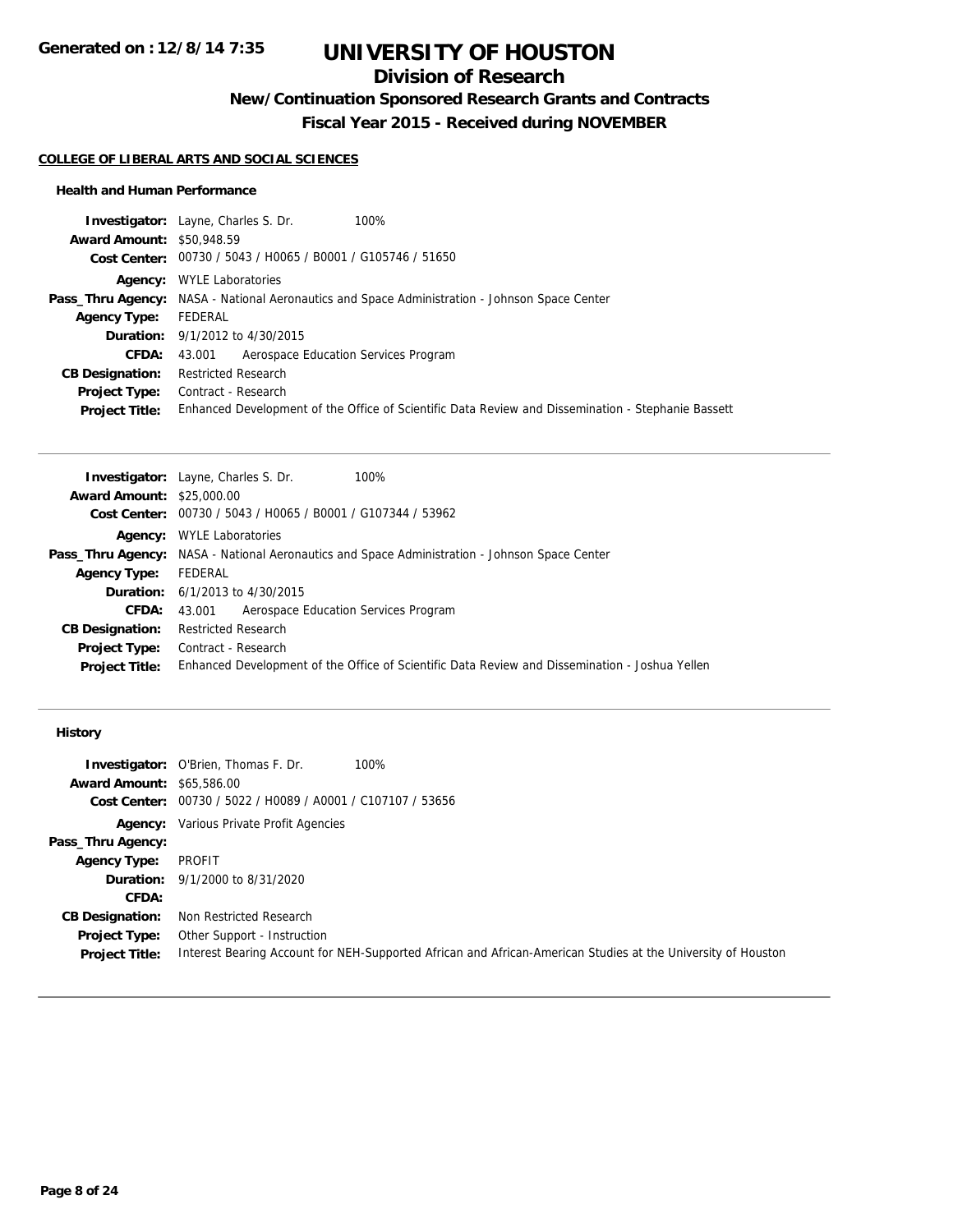## **Division of Research**

# **New/Continuation Sponsored Research Grants and Contracts**

**Fiscal Year 2015 - Received during NOVEMBER**

## **COLLEGE OF LIBERAL ARTS AND SOCIAL SCIENCES**

#### **Psychology**

|                                  | 100%<br><b>Investigator:</b> Spitzmueller, Christiane Dr.                |
|----------------------------------|--------------------------------------------------------------------------|
| <b>Award Amount: \$13,000.00</b> |                                                                          |
|                                  | Cost Center: 00730 / 5022 / H0125 / B0001 / C109104 / 56333              |
|                                  | <b>Agency:</b> Convergent Performance                                    |
| Pass_Thru Agency:                |                                                                          |
| <b>Agency Type:</b>              | PROFIT                                                                   |
|                                  | <b>Duration:</b> 8/1/2014 to 5/31/2015                                   |
| CFDA:                            |                                                                          |
| <b>CB Designation:</b>           | <b>Restricted Research</b>                                               |
| Project Type:                    | Grant - Research                                                         |
| <b>Project Title:</b>            | Second Survey-Based Safety Culture Assessment for Convergent Performance |
|                                  |                                                                          |

|                                  | <b>Investigator:</b> Venta, Amanda Ms.         | 100%                          |
|----------------------------------|------------------------------------------------|-------------------------------|
| <b>Award Amount: \$35,327.00</b> |                                                |                               |
| Cost Center:                     | 00730 / 5013 / H0125 / B0001 / G105729 / 53741 |                               |
| Agency:                          | National Institute of Mental Health            |                               |
| Pass_Thru Agency:                |                                                |                               |
| <b>Agency Type:</b>              | <b>FEDERAL</b>                                 |                               |
|                                  | <b>Duration:</b> $8/1/2013$ to $7/31/2015$     |                               |
| CFDA:                            | 93.242                                         | Mental Health Research Grants |
| <b>CB Designation:</b>           | Restricted Research                            |                               |
| <b>Project Type:</b>             | Grant - Research                               |                               |
| <b>Project Title:</b>            | Oxytocin and Social Engagement                 |                               |

|                                   | <b>Investigator:</b> Leasure, J. Leigh Dr.<br>100%                               |
|-----------------------------------|----------------------------------------------------------------------------------|
| <b>Award Amount: \$173,356.00</b> |                                                                                  |
|                                   | Cost Center: 00730 / 5013 / H0125 / B0001 / G105134 / 54082                      |
|                                   | Agency: National Institute on Alcohol Abuse and Alcoholism                       |
| Pass_Thru Agency:                 |                                                                                  |
| <b>Agency Type:</b>               | FEDERAL                                                                          |
|                                   | <b>Duration:</b> 9/1/2013 to 8/31/2015                                           |
|                                   | <b>CFDA:</b> 93.273 Alcohol Research Programs                                    |
| <b>CB Designation:</b>            | <b>Restricted Research</b>                                                       |
| <b>Project Type:</b>              | Grant - Research                                                                 |
| <b>Project Title:</b>             | Brain Damage and Exercise Neurorestoration After Repeated Binge Alcohol Exposure |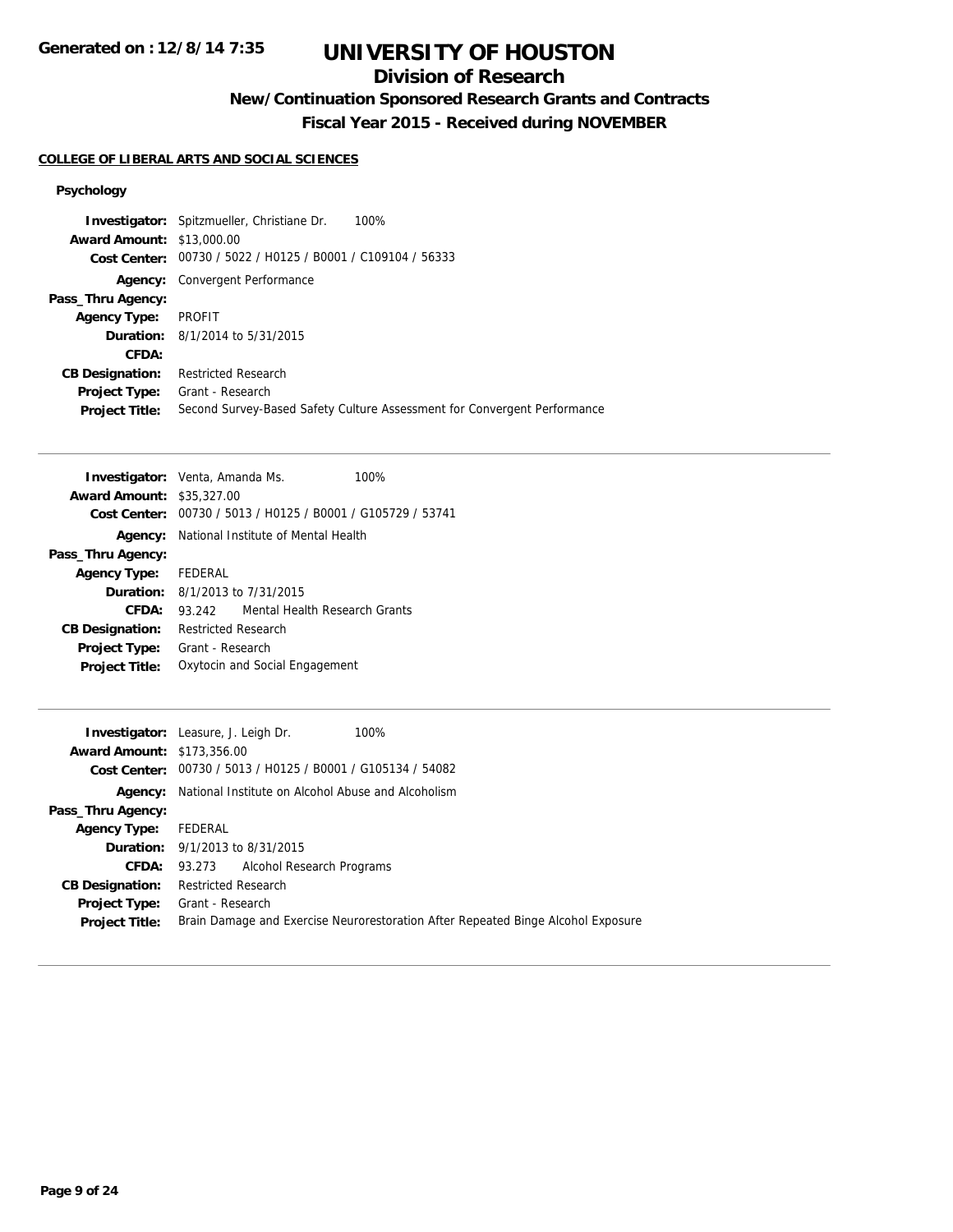## **Division of Research**

**New/Continuation Sponsored Research Grants and Contracts**

**Fiscal Year 2015 - Received during NOVEMBER**

#### **COLLEGE OF NATURAL SCIENCES AND MATHEMATICS**

#### **Biology/Biochemistry**

|                                  | 50%<br><b>Investigator:</b> Pennings, Steve Dr.                                                                                                                   |
|----------------------------------|-------------------------------------------------------------------------------------------------------------------------------------------------------------------|
| <b>Award Amount: \$46,250.00</b> |                                                                                                                                                                   |
|                                  | Cost Center: 00730 / 5013 / H0104 / B0001 / G108975 / 56022                                                                                                       |
|                                  | <b>Agency:</b> U.S. Geological Survey                                                                                                                             |
| Pass_Thru Agency:                |                                                                                                                                                                   |
| <b>Agency Type:</b>              | FEDERAL                                                                                                                                                           |
|                                  | <b>Duration:</b> 9/7/2014 to 9/6/2015                                                                                                                             |
| <b>CFDA:</b>                     | 66,001 Air Pollution Control Program Support                                                                                                                      |
| <b>CB Designation:</b>           | <b>Restricted Research</b>                                                                                                                                        |
| <b>Project Type:</b>             | Co-Op Agreement - Research                                                                                                                                        |
| <b>Project Title:</b>            | Establishing A Foundation For Evaluating The Ecological Implications of Climate Change Along A Gradient in<br>Macroclimatic Drivers of Coastal Wetland Ecosystems |

| <b>Investigator:</b> Schwartz, Robert Dr. |                                                    |                                         | 100%                                           |
|-------------------------------------------|----------------------------------------------------|-----------------------------------------|------------------------------------------------|
| <b>Award Amount:</b>                      | \$44,186,00                                        |                                         |                                                |
| Cost Center:                              |                                                    |                                         | 00730 / 5013 / H0104 / B0001 / G109264 / 56446 |
| Agency:                                   | Sanford-Burnham Institute of Medical Research      |                                         |                                                |
| Pass_Thru Agency:                         |                                                    | National Institutes of Health           |                                                |
| <b>Agency Type:</b>                       | FEDERAL                                            |                                         |                                                |
|                                           |                                                    | <b>Duration:</b> 8/30/2014 to 3/31/2015 |                                                |
| CFDA:                                     | 93.837                                             |                                         | Heart and Vascular Diseases Research           |
| <b>CB Designation:</b>                    | Restricted Research                                |                                         |                                                |
| <b>Project Type:</b>                      | Grant - Research                                   |                                         |                                                |
| <b>Project Title:</b>                     | microRNAs and integrative control of cardiopoiesis |                                         |                                                |

#### **Earth & Atmospheric Sciences**

| <b>Award Amount: \$96,676,00</b> | <b>Investigator:</b> Khan, Shuhab Dr.       | 100%<br>Cost Center: 00730 / 5013 / H0109 / B0001 / C106421 / 54164 |  |
|----------------------------------|---------------------------------------------|---------------------------------------------------------------------|--|
|                                  | <b>Agency:</b> National Academy of Sciences |                                                                     |  |
| Pass_Thru Agency:                | U. S. Agency for International Development  |                                                                     |  |
| <b>Agency Type:</b>              | FEDERAL                                     |                                                                     |  |
|                                  | <b>Duration:</b> $10/1/2013$ to $9/30/2015$ |                                                                     |  |
| CFDA:                            | 98.001                                      | US Agency for International Development                             |  |
| <b>CB Designation:</b>           | <b>Restricted Research</b>                  |                                                                     |  |
| <b>Project Type:</b>             | Grant - Research                            |                                                                     |  |
| <b>Project Title:</b>            |                                             | Neotectonic Studies of Chaman Fault W. Pakistan                     |  |
|                                  |                                             |                                                                     |  |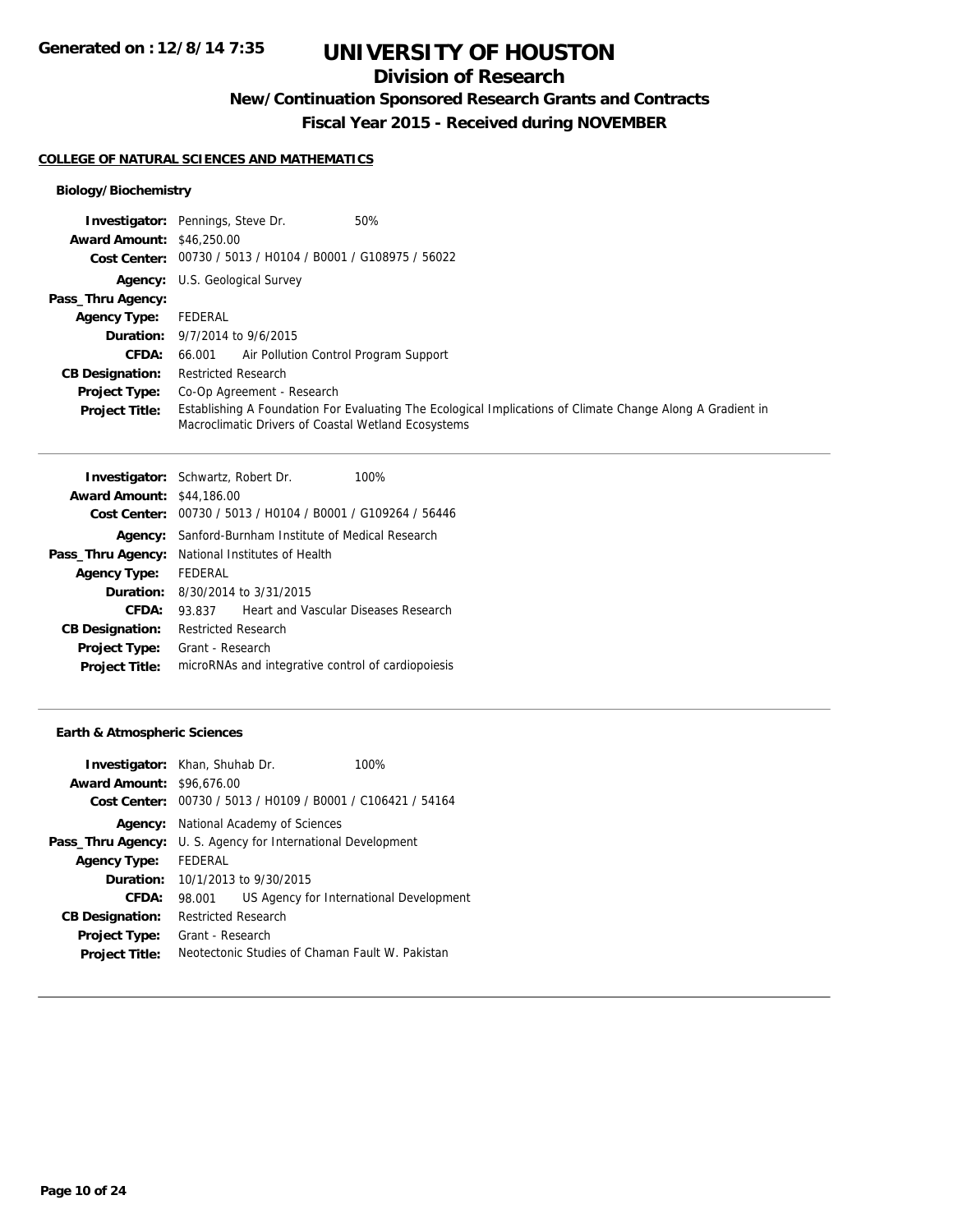## **Division of Research**

## **New/Continuation Sponsored Research Grants and Contracts**

**Fiscal Year 2015 - Received during NOVEMBER**

#### **COLLEGE OF NATURAL SCIENCES AND MATHEMATICS**

#### **Earth & Atmospheric Sciences**

|                                   | <b>Investigator:</b> Mann, Paul Dr.                         | 100% |
|-----------------------------------|-------------------------------------------------------------|------|
| <b>Award Amount: \$180,000.00</b> |                                                             |      |
|                                   | Cost Center: 00730 / 5022 / H0109 / B0001 / C106782 / 52937 |      |
|                                   | <b>Agency:</b> Various Private Profit Agencies              |      |
| Pass_Thru Agency:                 |                                                             |      |
| <b>Agency Type:</b>               | PROFIT                                                      |      |
|                                   | <b>Duration:</b> 9/1/2012 to 8/31/2018                      |      |
| CFDA:                             |                                                             |      |
| <b>CB Designation:</b>            | <b>Restricted Research</b>                                  |      |
| <b>Project Type:</b>              | Contract - Research                                         |      |
| <b>Project Title:</b>             | Caribbean Basins, Tectonics, and Hydrocarbons - Phase III   |      |

|                                   | 100%<br><b>Investigator:</b> Khan, Shuhab Dr.                                                                          |
|-----------------------------------|------------------------------------------------------------------------------------------------------------------------|
| <b>Award Amount: \$240,000.00</b> |                                                                                                                        |
|                                   | Cost Center: 00730 / 5022 / H0109 / B0001 / C108880 / 56373                                                            |
|                                   | <b>Agency:</b> Repsol Services Company                                                                                 |
| Pass_Thru Agency:                 |                                                                                                                        |
| <b>Agency Type:</b>               | PROFIT                                                                                                                 |
|                                   | <b>Duration:</b> 10/1/2014 to 10/1/2016                                                                                |
| <b>CFDA:</b>                      |                                                                                                                        |
| <b>CB Designation:</b>            | <b>Restricted Research</b>                                                                                             |
| <b>Project Type:</b>              | Grant - Research                                                                                                       |
| <b>Project Title:</b>             | High Resolution, Ground-Based, Terrestrial Laser Scanner, Hyperspectral Imaging and GPR Assisted Study of<br>Fractures |

#### **Physics**

|                        | <b>Investigator:</b> Freundlich, Alexandre Dr.<br>20%     |
|------------------------|-----------------------------------------------------------|
| <b>Award Amount:</b>   | \$37,000.00                                               |
| Cost Center:           | 00730 / 5013 / H0453 / B0001 / G099644 / 49437            |
| Agency:                | Arizona State University                                  |
|                        | Pass_Thru Agency: National Science Foundation             |
| <b>Agency Type:</b>    | FEDERAL                                                   |
|                        | <b>Duration:</b> 8/15/2011 to 7/31/2015                   |
| <b>CFDA:</b>           | <b>Engineering Grants</b><br>47.041                       |
| <b>CB Designation:</b> | <b>Restricted Research</b>                                |
| <b>Project Type:</b>   | Grant - Research                                          |
| <b>Project Title:</b>  | ERC for Quantum Energy and Sustainable Solar Technologies |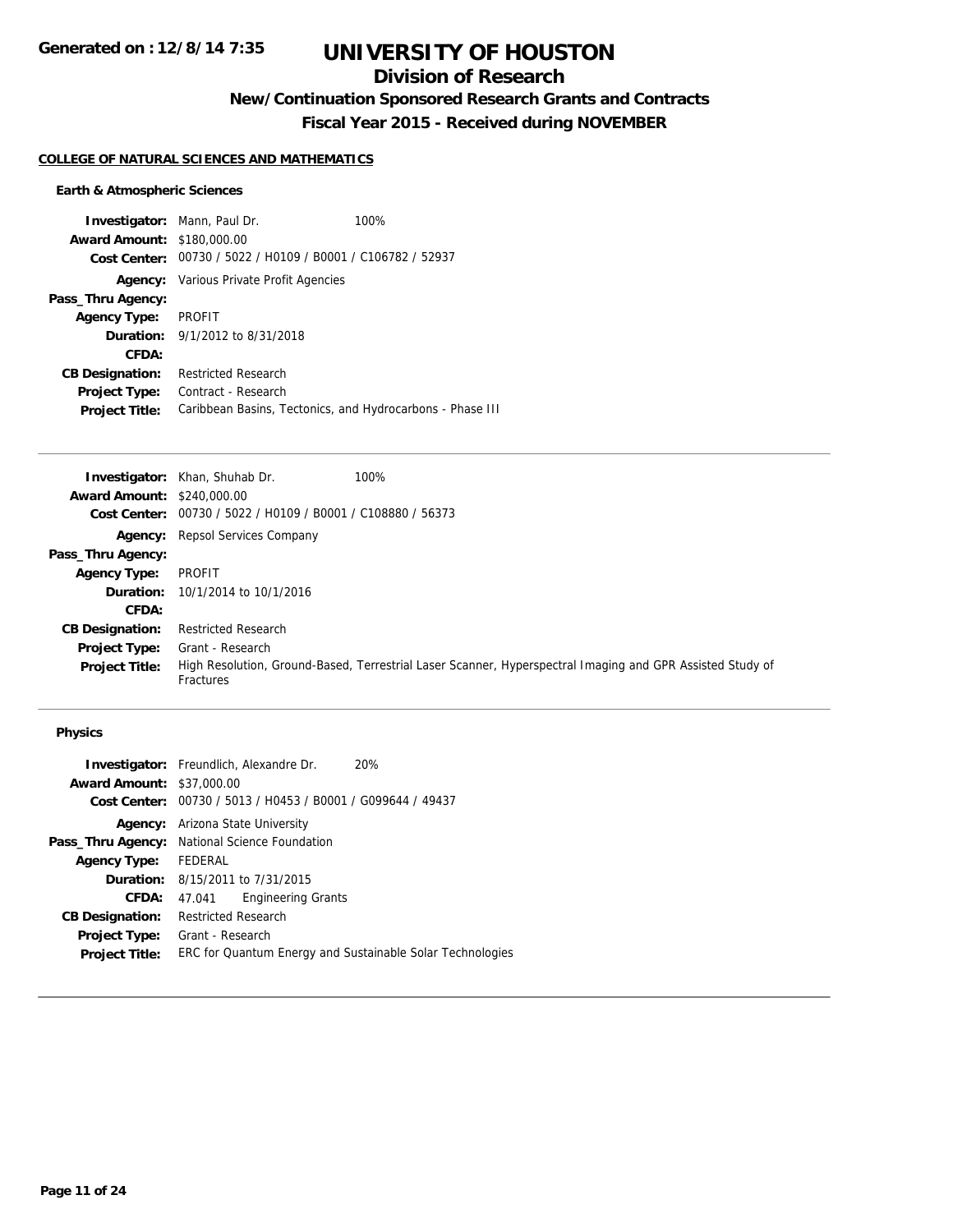## **Division of Research**

## **New/Continuation Sponsored Research Grants and Contracts**

**Fiscal Year 2015 - Received during NOVEMBER**

#### **COLLEGE OF NATURAL SCIENCES AND MATHEMATICS**

#### **Physics**

| <b>Award Amount: \$120,000.50</b><br>Cost Center: 00730 / 5013 / H0452 / B0001 / G106517 / 52710<br>Massachusetts Institute of Technology<br>Agency:<br><b>Pass_Thru Agency:</b> U.S. Department of Energy<br>Agency Type: FEDERAL<br>Duration: 12/1/2012 to 7/31/2015<br>Office of Energy Research Financial Assistance Program<br>CFDA:<br>81.049<br><b>Restricted Research</b><br><b>CB Designation:</b><br>Contract - Research<br><b>Project Type:</b><br>Solid-State Solar-Thermal Energy Conversion Center (S3TEC Center)<br><b>Project Title:</b> | <b>Investigator:</b> Ren, Zhifeng Dr. |  |  | 50% |
|----------------------------------------------------------------------------------------------------------------------------------------------------------------------------------------------------------------------------------------------------------------------------------------------------------------------------------------------------------------------------------------------------------------------------------------------------------------------------------------------------------------------------------------------------------|---------------------------------------|--|--|-----|
|                                                                                                                                                                                                                                                                                                                                                                                                                                                                                                                                                          |                                       |  |  |     |
|                                                                                                                                                                                                                                                                                                                                                                                                                                                                                                                                                          |                                       |  |  |     |
|                                                                                                                                                                                                                                                                                                                                                                                                                                                                                                                                                          |                                       |  |  |     |
|                                                                                                                                                                                                                                                                                                                                                                                                                                                                                                                                                          |                                       |  |  |     |
|                                                                                                                                                                                                                                                                                                                                                                                                                                                                                                                                                          |                                       |  |  |     |
|                                                                                                                                                                                                                                                                                                                                                                                                                                                                                                                                                          |                                       |  |  |     |
|                                                                                                                                                                                                                                                                                                                                                                                                                                                                                                                                                          |                                       |  |  |     |
|                                                                                                                                                                                                                                                                                                                                                                                                                                                                                                                                                          |                                       |  |  |     |
|                                                                                                                                                                                                                                                                                                                                                                                                                                                                                                                                                          |                                       |  |  |     |
|                                                                                                                                                                                                                                                                                                                                                                                                                                                                                                                                                          |                                       |  |  |     |

#### **COLLEGE OF PHARMACY**

#### **Clinical Pharmacy & Administration**

|                                         | 100%<br><b>Investigator:</b> Garey, Kevin Dr.               |                                                                                           |
|-----------------------------------------|-------------------------------------------------------------|-------------------------------------------------------------------------------------------|
| <b>Award Amount: \$171,798.00</b>       |                                                             |                                                                                           |
|                                         | Cost Center: 00730 / 5016 / H0118 / B0001 / G108992 / 56327 |                                                                                           |
|                                         | <b>Agency:</b> Texas Department of State Health Services    |                                                                                           |
| <b>Pass_Thru Agency:</b> State of Texas |                                                             |                                                                                           |
| <b>Agency Type: STATE</b>               |                                                             |                                                                                           |
|                                         | <b>Duration:</b> 9/1/2014 to 8/31/2015                      |                                                                                           |
| CFDA:                                   |                                                             |                                                                                           |
| <b>CB Designation:</b>                  | Restricted Research                                         |                                                                                           |
| <b>Project Type:</b>                    | Grant - Research                                            |                                                                                           |
| <b>Project Title:</b>                   |                                                             | Community Household Environmental Studies on Potentially Pathogenic Clostridium Difficile |

#### **Pharmacological and Pharmaceutical Sciences**

| <b>Award Amount:</b>   | <b>Investigator:</b> Ghose, Romi Dr.<br>\$8,700.00<br>Cost Center: 00730 / 5022 / H0117 / B0001 / C109093 / 56330 | 100% |
|------------------------|-------------------------------------------------------------------------------------------------------------------|------|
|                        | Agency: Zone Labs, Inc.                                                                                           |      |
| Pass_Thru Agency:      |                                                                                                                   |      |
| <b>Agency Type:</b>    | <b>PROFIT</b>                                                                                                     |      |
|                        | <b>Duration:</b> 10/15/2014 to 9/30/2015                                                                          |      |
| CFDA:                  |                                                                                                                   |      |
| <b>CB Designation:</b> | <b>Restricted Research</b>                                                                                        |      |
| <b>Project Type:</b>   | Grant - Research                                                                                                  |      |
| <b>Project Title:</b>  | Role of dietary factors on resolvin concentration in mice                                                         |      |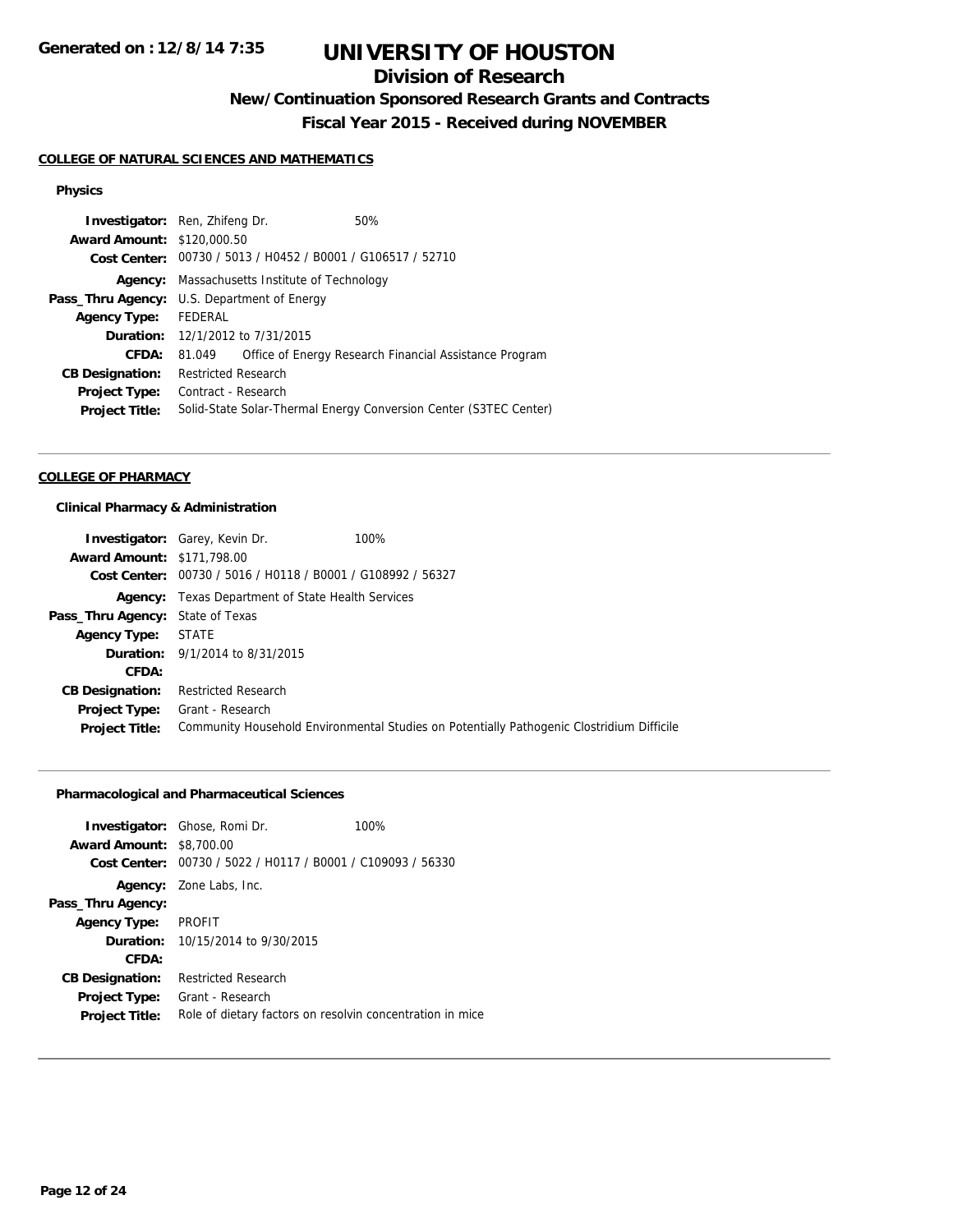## **Division of Research**

## **New/Continuation Sponsored Research Grants and Contracts**

**Fiscal Year 2015 - Received during NOVEMBER**

#### **COLLEGE OF TECHNOLOGY**

#### **Engineering Technology**

| <b>Investigator:</b> Gurkan, Deniz Dr.                         |                                                                                                  |
|----------------------------------------------------------------|--------------------------------------------------------------------------------------------------|
| <b>Award Amount: \$44,778.00</b>                               |                                                                                                  |
| Cost Center: 00730 / 5043 / H0139 / B0001 / G106754 / 54336    |                                                                                                  |
| <b>Agency:</b> BBN Technologies Corp.                          |                                                                                                  |
| Pass_Thru Agency: National Science Foundation                  |                                                                                                  |
| FEDERAL                                                        |                                                                                                  |
| <b>Duration:</b> 10/1/2013 to 9/30/2015                        |                                                                                                  |
| 47.070 Computer and Information Science and Engineering (CISE) |                                                                                                  |
| <b>Restricted Research</b>                                     |                                                                                                  |
| <b>Project Type:</b> Contract - Research                       |                                                                                                  |
|                                                                | GENI as a Research & Development Lab: Advanced Experiments and Industry-partnered Sustainability |
|                                                                | 100%                                                                                             |

#### **Texas Manufacturing Assistance Center**

|                                  | <b>Investigator:</b> Cline, Raymond Dr.                     | 100%                                                              |
|----------------------------------|-------------------------------------------------------------|-------------------------------------------------------------------|
| <b>Award Amount: \$10,833,00</b> |                                                             |                                                                   |
|                                  | Cost Center: 00730 / 5022 / H0281 / C0001 / C107757 / 54548 |                                                                   |
|                                  | <b>Agency:</b> Various Private Profit Agencies              |                                                                   |
| Pass_Thru Agency:                |                                                             |                                                                   |
| <b>Agency Type: PROFIT</b>       |                                                             |                                                                   |
|                                  | <b>Duration:</b> 9/1/2013 to 8/31/2014                      |                                                                   |
| CFDA:                            |                                                             |                                                                   |
| <b>CB Designation:</b>           | Non Research                                                |                                                                   |
| <b>Project Type:</b>             | Other Support - Public Service                              |                                                                   |
| <b>Project Title:</b>            |                                                             | Program Income TMAC-19 Texas Manufacturing Assistance Center GY19 |
|                                  |                                                             |                                                                   |

| <b>Award Amount: \$31,316.00</b>                     | <b>Investigator:</b> Cline, Raymond Dr.         |  | 100%<br>Cost Center: 00730 / 5015 / H0281 / C0001 / G107475 / 54407 |
|------------------------------------------------------|-------------------------------------------------|--|---------------------------------------------------------------------|
|                                                      | <b>Agency:</b> University of Texas at Arlington |  |                                                                     |
| <b>Pass_Thru Agency:</b> U.S. Department of Commerce |                                                 |  |                                                                     |
| <b>Agency Type:</b>                                  | FEDERAL                                         |  |                                                                     |
|                                                      | <b>Duration:</b> $9/1/2013$ to $8/31/2014$      |  |                                                                     |
| CFDA:                                                | 11.611                                          |  | Manufacturing Extension Partnership                                 |
| <b>CB Designation:</b>                               | Non Research                                    |  |                                                                     |
| Project Type:                                        | Grant - Public Service                          |  |                                                                     |
| <b>Project Title:</b>                                | Texas Manufacturing Assistance Center GY19      |  |                                                                     |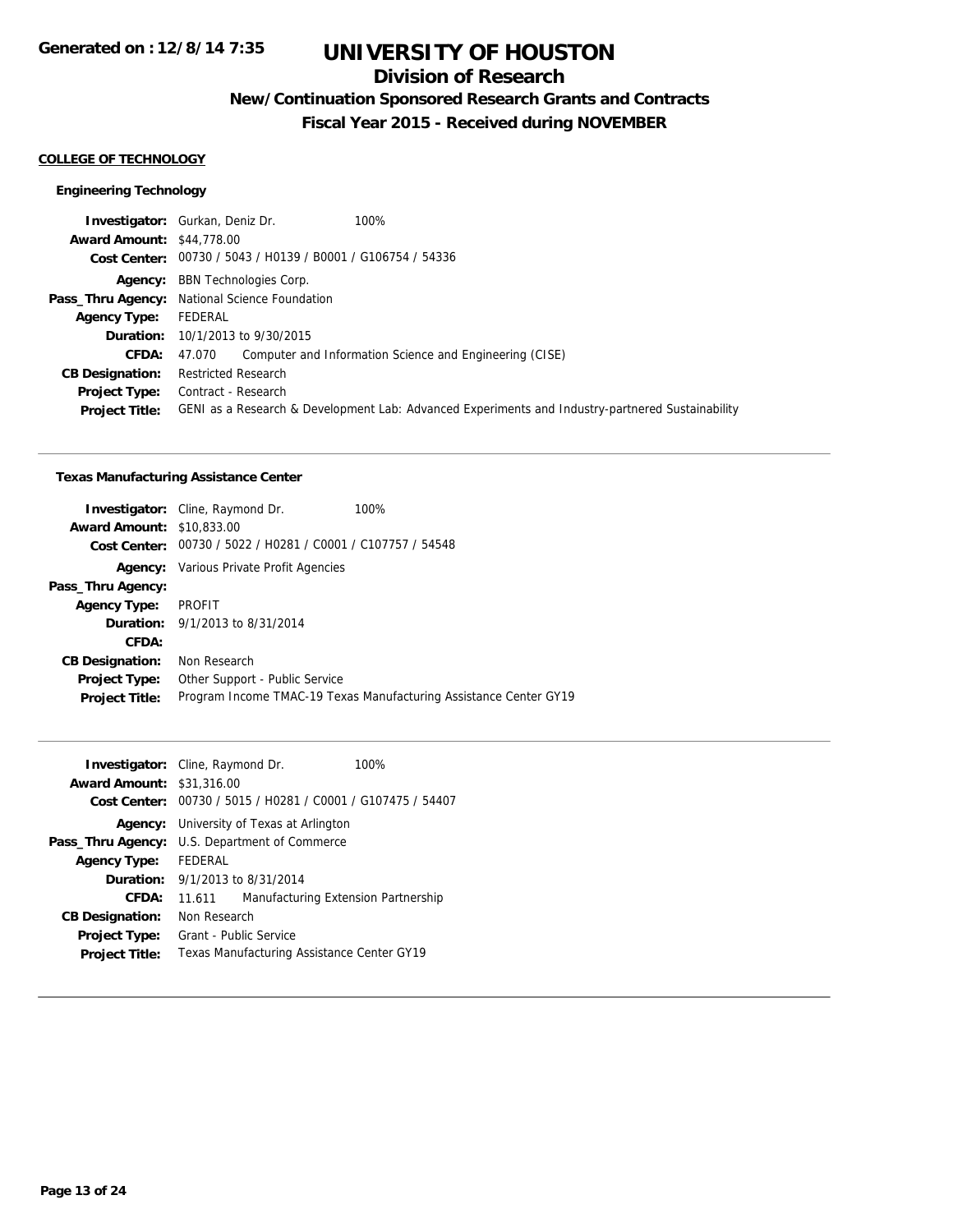## **Division of Research**

## **New/Continuation Sponsored Research Grants and Contracts**

**Fiscal Year 2015 - Received during NOVEMBER**

#### **CULLEN COLLEGE OF ENGINEERING**

#### **Biomedical Engineering**

| <b>Investigator:</b> Ince, Nuri Dr. | 100%                                                                                                                                |
|-------------------------------------|-------------------------------------------------------------------------------------------------------------------------------------|
| <b>Award Amount: \$18,514.00</b>    |                                                                                                                                     |
|                                     | Cost Center: 00730 / 5013 / H0071 / B0001 / G108423 / 55384                                                                         |
|                                     | <b>Agency:</b> Minneapolis VA Health Care System                                                                                    |
|                                     | Pass_Thru Agency: Veterans Administration                                                                                           |
| Agency Type:                        | FEDERAL                                                                                                                             |
|                                     | <b>Duration:</b> $5/2/2014$ to $5/1/2016$                                                                                           |
|                                     | <b>CFDA:</b> 64.016 Veterans State Hospital Care                                                                                    |
| <b>CB Designation:</b>              | <b>Restricted Research</b>                                                                                                          |
| <b>Project Type:</b>                | Grant - Research                                                                                                                    |
| <b>Project Title:</b>               | Local Field Potentials Recorded from Deep Brain Stimulating Electrodes Implanted for the Treatment of Parkinson's<br><b>Disease</b> |

#### **Chemical Engineering**

| <b>Investigator:</b> Qin, Guan Dr.<br><b>Award Amount: \$200,000.00</b> | Cost Center: 00730 / 5022 / H0067 / B0001 / C105971 / 55738 | 100%                                                                                                       |
|-------------------------------------------------------------------------|-------------------------------------------------------------|------------------------------------------------------------------------------------------------------------|
|                                                                         | <b>Agency:</b> SOUL Data Computing                          |                                                                                                            |
| Pass_Thru Agency:                                                       |                                                             |                                                                                                            |
| <b>Agency Type:</b>                                                     | PROFIT                                                      |                                                                                                            |
|                                                                         | <b>Duration:</b> 6/1/2014 to 5/31/2015                      |                                                                                                            |
| CFDA:                                                                   |                                                             |                                                                                                            |
| <b>CB Designation:</b>                                                  | <b>Restricted Research</b>                                  |                                                                                                            |
| <b>Project Type:</b><br><b>Project Title:</b>                           | Grant - Research                                            | Research & Software Development on Estimating Stimulated Reservoir Volume (SRV) and Production Performance |

|                                  | 10%<br><b>Investigator:</b> Krishnamoorti, Ramanan Dr.                  |  |  |  |
|----------------------------------|-------------------------------------------------------------------------|--|--|--|
| <b>Award Amount: \$87,240.30</b> |                                                                         |  |  |  |
|                                  | Cost Center: 00730 / 5043 / H0070 / B0001 / C108346 / 56309             |  |  |  |
|                                  | <b>Agency:</b> U.S. Department of Interior - Minerals Management        |  |  |  |
| Pass_Thru Agency:                |                                                                         |  |  |  |
| <b>Agency Type:</b>              | FEDERAL                                                                 |  |  |  |
|                                  | <b>Duration:</b> 1/1/2015 to 12/31/2016                                 |  |  |  |
| <b>CFDA:</b>                     | Minerals Management (MMS) Environmental Studies Program (ESP)<br>15.423 |  |  |  |
| <b>CB Designation:</b>           | <b>Restricted Research</b>                                              |  |  |  |
| <b>Project Type:</b>             | Contract - Research                                                     |  |  |  |
| <b>Project Title:</b>            | Distributed chemical sensing for sub-surface oil spill sensing          |  |  |  |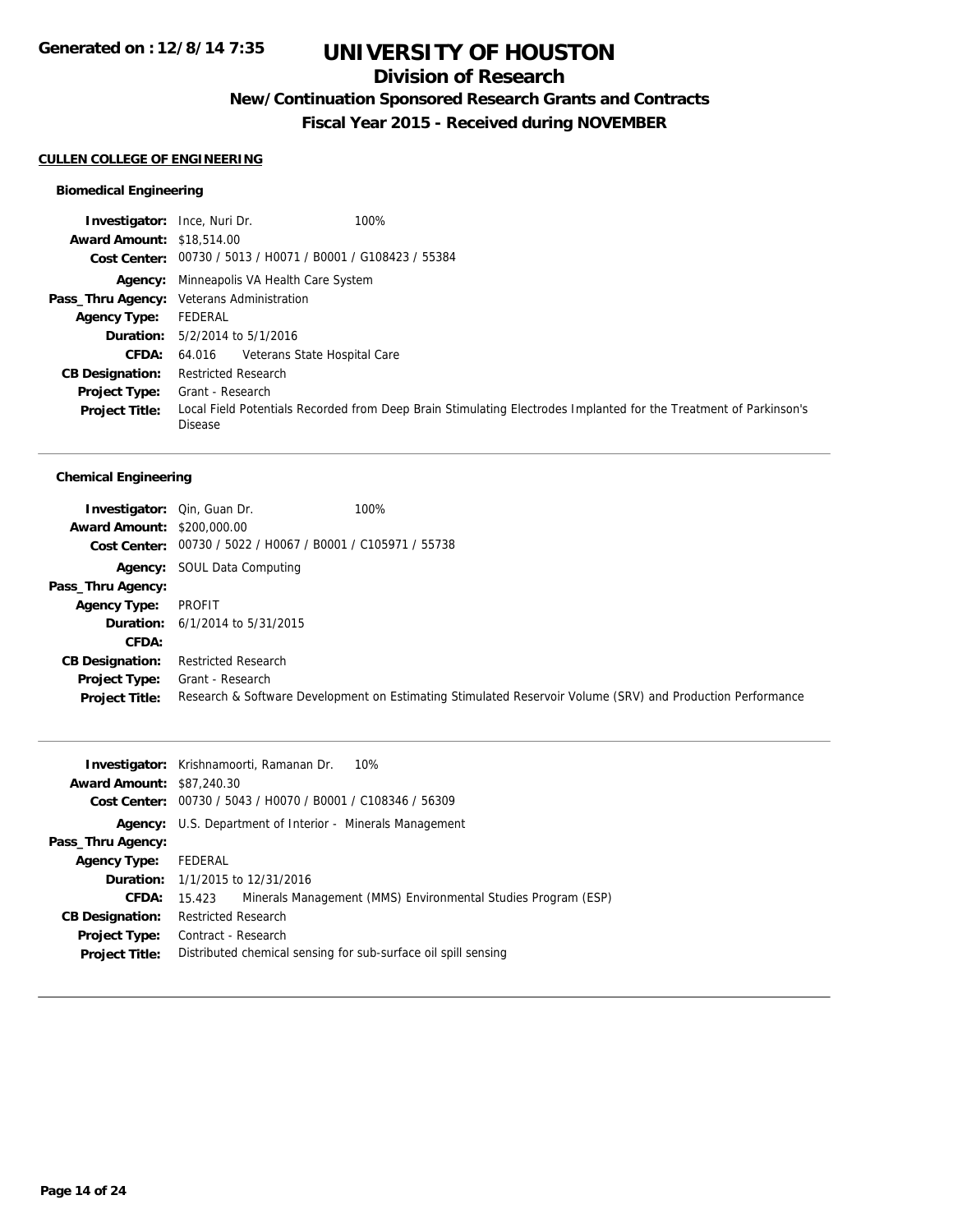## **Division of Research**

## **New/Continuation Sponsored Research Grants and Contracts**

**Fiscal Year 2015 - Received during NOVEMBER**

#### **CULLEN COLLEGE OF ENGINEERING**

#### **Civil Engineering**

|                                  | Investigator: Rifai, Hanadi Dr.<br>100%                                                                               |  |  |  |
|----------------------------------|-----------------------------------------------------------------------------------------------------------------------|--|--|--|
| <b>Award Amount: \$20,000.00</b> |                                                                                                                       |  |  |  |
|                                  | Cost Center: 00730 / 5014 / H0068 / B0001 / G108967 / 56118                                                           |  |  |  |
|                                  | <b>Agency:</b> Texas Commission on Environmental Quality                                                              |  |  |  |
|                                  | <b>Pass_Thru Agency:</b> U.S. Environmental Protection Agency                                                         |  |  |  |
| <b>Agency Type:</b>              | FEDERAL                                                                                                               |  |  |  |
|                                  | <b>Duration:</b> 9/1/2014 to 11/30/2015                                                                               |  |  |  |
| CFDA:                            | 66.419 Water Polution Control - State and Interstate Program Support                                                  |  |  |  |
| <b>CB Designation:</b>           | <b>Restricted Research</b>                                                                                            |  |  |  |
| <b>Project Type:</b>             | Grant - Research                                                                                                      |  |  |  |
| <b>Project Title:</b>            | Support for Total Maximum Daily Loads (TMDLs) for Indicator Bacteria in Jarbo Bayou<br>and the Armand Bayou Watershed |  |  |  |

|                                   | 100%<br><b>Investigator:</b> Rifai, Hanadi Dr.                                                         |  |  |  |  |
|-----------------------------------|--------------------------------------------------------------------------------------------------------|--|--|--|--|
| <b>Award Amount: \$40,000.00</b>  |                                                                                                        |  |  |  |  |
| <b>Cost Center:</b>               | 00730 / 5014 / H0068 / B0001 / G108966 / 56141                                                         |  |  |  |  |
|                                   | <b>Agency:</b> Texas Commission on Environmental Quality                                               |  |  |  |  |
|                                   | Pass_Thru Agency: U.S. Environmental Protection Agency                                                 |  |  |  |  |
| <b>Agency Type:</b>               | <b>FEDERAL</b>                                                                                         |  |  |  |  |
|                                   | <b>Duration:</b> 9/1/2014 to 11/30/2015                                                                |  |  |  |  |
| CFDA:                             | 66.419<br>Water Polution Control - State and Interstate Program Support                                |  |  |  |  |
| <b>CB Designation:</b>            | <b>Restricted Research</b>                                                                             |  |  |  |  |
| <b>Project Type:</b>              | Grant - Research                                                                                       |  |  |  |  |
| <b>Project Title:</b>             | Support for five Total Maximum Daily Load (TMDL) Additions in<br>The Upper San Antonio River Watershed |  |  |  |  |
|                                   | 100%<br><b>Investigator:</b> Chellam, Shankar Dr.                                                      |  |  |  |  |
| <b>Award Amount: \$150,000.00</b> |                                                                                                        |  |  |  |  |
| Cost Center:                      | 00730 / 5013 / H0068 / B0001 / G108511 / 56193                                                         |  |  |  |  |
|                                   |                                                                                                        |  |  |  |  |
|                                   | <b>Agency:</b> U.S. Department of the Interior - Bureau of Reclamation                                 |  |  |  |  |
| Pass_Thru Agency:                 |                                                                                                        |  |  |  |  |
| <b>Agency Type:</b>               | <b>FEDERAL</b>                                                                                         |  |  |  |  |
| Duration:                         | 9/23/2014 to 10/31/2015                                                                                |  |  |  |  |

**Project Type:** Grant - Research **Project Title:** Advanced pretreatment for nanofiltration of brackish surface water: Fouling control and water quality improvements

**CB Designation:** Restricted Research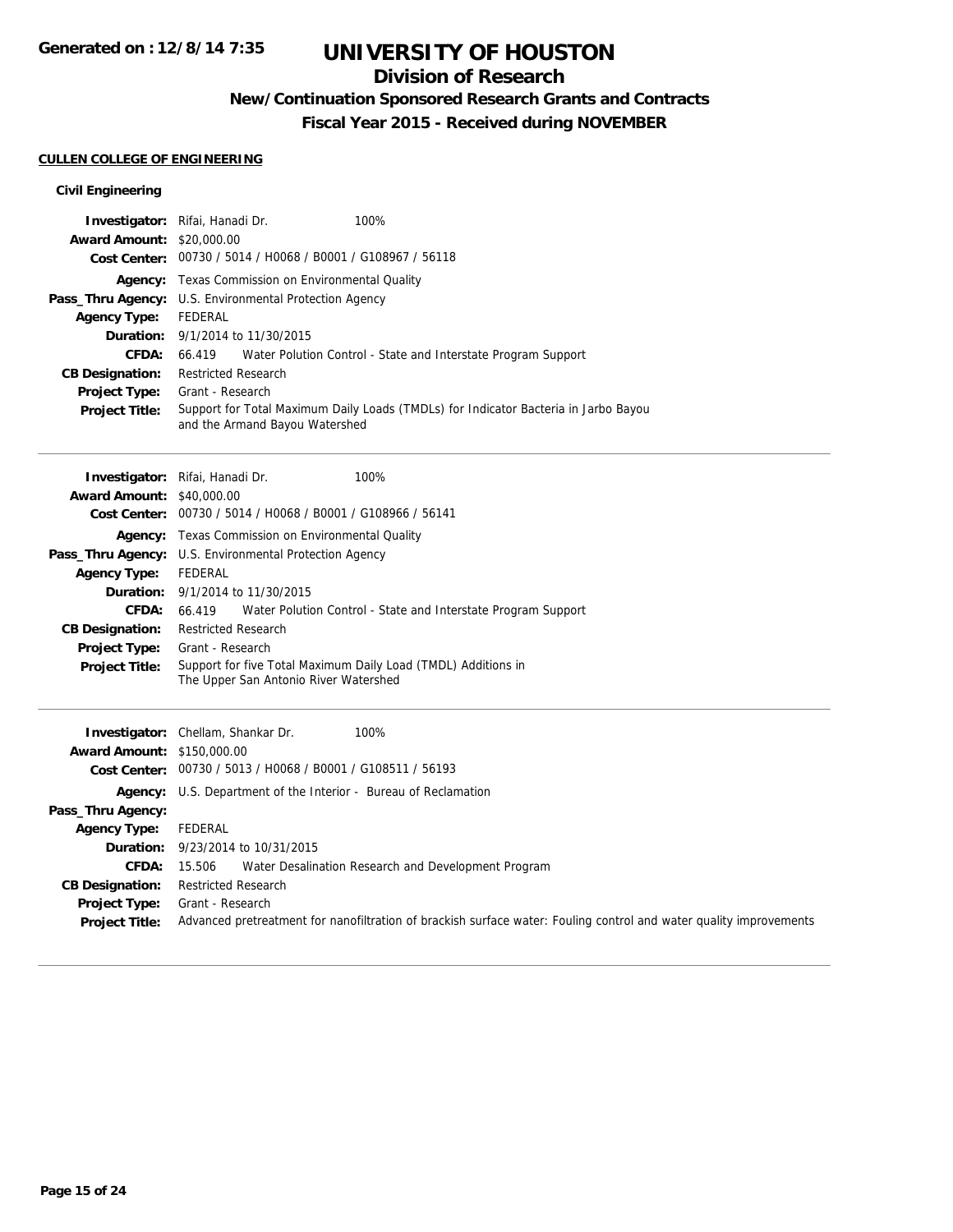## **Division of Research**

## **New/Continuation Sponsored Research Grants and Contracts**

**Fiscal Year 2015 - Received during NOVEMBER**

#### **CULLEN COLLEGE OF ENGINEERING**

#### **Civil Engineering**

|                                  | 50%<br><b>Investigator:</b> Rodrigues, Debora Dr.                                                            |
|----------------------------------|--------------------------------------------------------------------------------------------------------------|
| <b>Award Amount: \$14,468.00</b> |                                                                                                              |
|                                  | Cost Center: 00730 / 5013 / H0068 / B0001 / G108464 / 55888                                                  |
|                                  | <b>Agency:</b> National Science Foundation                                                                   |
| Pass_Thru Agency:                |                                                                                                              |
| <b>Agency Type:</b>              | FEDERAL                                                                                                      |
|                                  | <b>Duration:</b> 9/1/2014 to 8/31/2015                                                                       |
| <b>CFDA:</b>                     | <b>Engineering Grants</b><br>47.041                                                                          |
| <b>CB Designation:</b>           | <b>Restricted Research</b>                                                                                   |
| <b>Project Type:</b>             | Grant - Research                                                                                             |
| <b>Project Title:</b>            | Collaborative Research: Career Development: From Senior Undergraduates to Navigating Assistant Professorship |

|                                   | <b>Investigator:</b> Mo, Yi-Lung Dr.                                      |  | 100%                                                   |  |
|-----------------------------------|---------------------------------------------------------------------------|--|--------------------------------------------------------|--|
| <b>Award Amount: \$235,489.00</b> |                                                                           |  |                                                        |  |
| Cost Center:                      | 00730 / 5013 / H0068 / B0001 / G108334 / 56285                            |  |                                                        |  |
|                                   | <b>Agency:</b> U.S. Department of Energy                                  |  |                                                        |  |
| Pass_Thru Agency:                 |                                                                           |  |                                                        |  |
| <b>Agency Type:</b>               | FEDERAL                                                                   |  |                                                        |  |
|                                   | <b>Duration:</b> 10/1/2014 to 9/30/2017                                   |  |                                                        |  |
|                                   | CFDA: 81.121                                                              |  | Nuclear Energy Research, Development and Demonstration |  |
| <b>CB Designation:</b>            | <b>Restricted Research</b>                                                |  |                                                        |  |
| <b>Project Type:</b>              | Co-Op Agreement - Research                                                |  |                                                        |  |
| <b>Project Title:</b>             | Periodic Material-Based Seismic Base Isolators for Small Modular Reactors |  |                                                        |  |
|                                   |                                                                           |  |                                                        |  |

|                                  | <b>Investigator:</b> Rodrigues, Debora Dr.<br>50%              |                                        |  |  |  |
|----------------------------------|----------------------------------------------------------------|----------------------------------------|--|--|--|
| <b>Award Amount: \$88,068,00</b> |                                                                |                                        |  |  |  |
|                                  | Cost Center: 00730 / 5043 / H0068 / B0001 / G107433 / 56304    |                                        |  |  |  |
| Agency:                          | Clearview Subsea, LLC                                          |                                        |  |  |  |
|                                  | <b>Pass_Thru Agency:</b> U.S. Department of Energy             |                                        |  |  |  |
| <b>Agency Type:</b>              | FEDERAL                                                        |                                        |  |  |  |
|                                  | <b>Duration:</b> 10/16/2014 to 10/15/2016                      |                                        |  |  |  |
| CFDA:                            | 81.089                                                         | Fossil Energy Research and Development |  |  |  |
| <b>CB Designation:</b>           | <b>Restricted Research</b>                                     |                                        |  |  |  |
| <b>Project Type:</b>             | Contract - Research                                            |                                        |  |  |  |
| <b>Project Title:</b>            | Measuring Oil Concentration in Subsea Produced Water Discharge |                                        |  |  |  |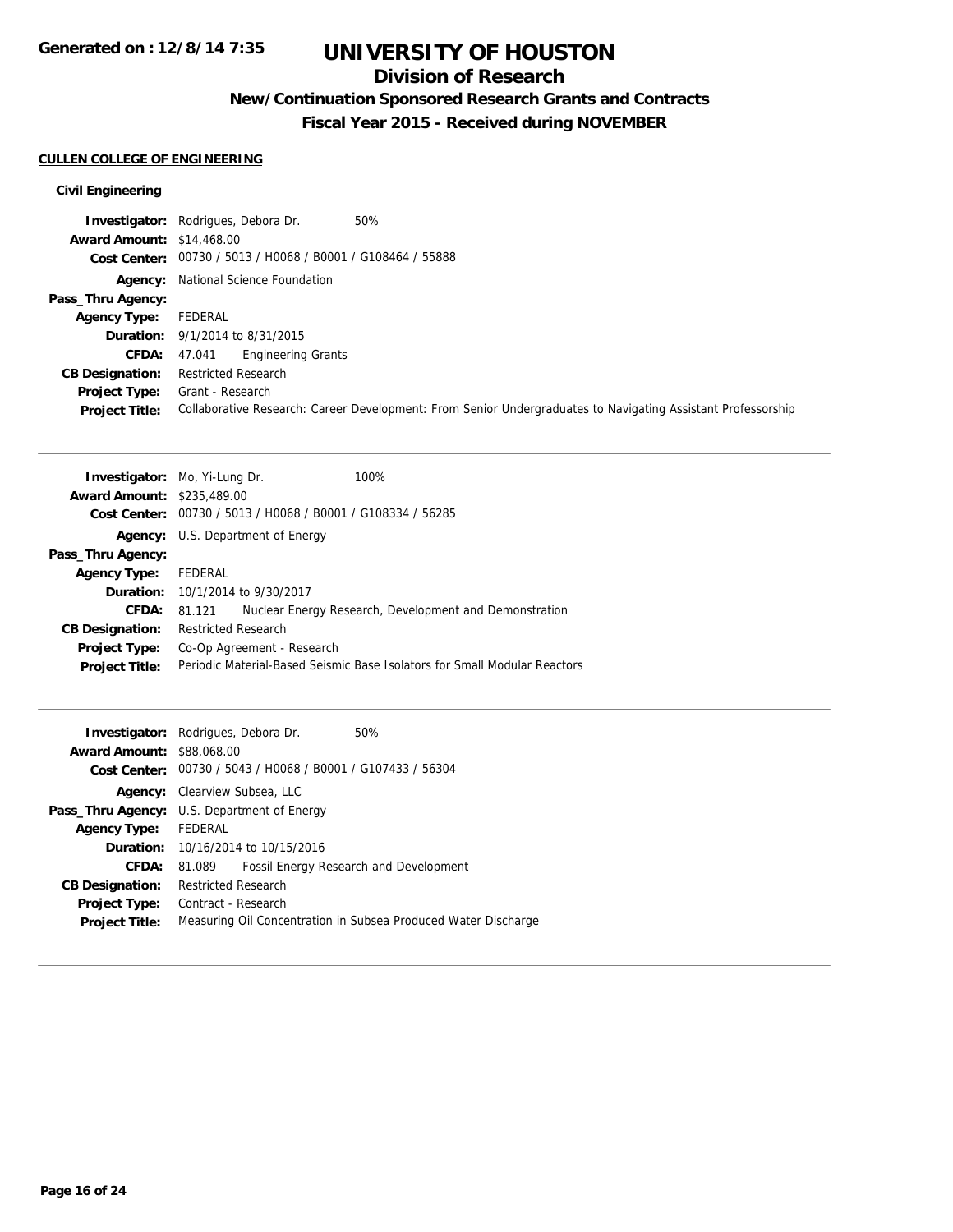## **Division of Research**

## **New/Continuation Sponsored Research Grants and Contracts**

**Fiscal Year 2015 - Received during NOVEMBER**

#### **CULLEN COLLEGE OF ENGINEERING**

#### **Civil Engineering**

| <b>Investigator:</b> Rifai, Hanadi Dr. |                                             |                                                             | 50%                                                            |  |
|----------------------------------------|---------------------------------------------|-------------------------------------------------------------|----------------------------------------------------------------|--|
| <b>Award Amount: \$88,068.00</b>       |                                             |                                                             |                                                                |  |
|                                        |                                             | Cost Center: 00730 / 5043 / H0068 / B0001 / G107433 / 56304 |                                                                |  |
|                                        |                                             | <b>Agency:</b> Clearview Subsea, LLC                        |                                                                |  |
|                                        | Pass_Thru Agency: U.S. Department of Energy |                                                             |                                                                |  |
| Agency Type: FEDERAL                   |                                             |                                                             |                                                                |  |
|                                        | <b>Duration:</b> 10/16/2014 to 10/15/2016   |                                                             |                                                                |  |
| CFDA:                                  | 81.089                                      |                                                             | Fossil Energy Research and Development                         |  |
| <b>CB Designation:</b>                 | <b>Restricted Research</b>                  |                                                             |                                                                |  |
| <b>Project Type:</b>                   | Contract - Research                         |                                                             |                                                                |  |
| <b>Project Title:</b>                  |                                             |                                                             | Measuring Oil Concentration in Subsea Produced Water Discharge |  |

| 50%<br><b>Investigator:</b> Dawood, Mina Dr.                                                        |
|-----------------------------------------------------------------------------------------------------|
| <b>Award Amount: \$89,166.00</b>                                                                    |
| Cost Center: 00730 / 5016 / H0068 / B0001 / G107245 / 56140                                         |
| <b>Agency:</b> Texas Department of Transportation                                                   |
|                                                                                                     |
| <b>STATE</b>                                                                                        |
| <b>Duration:</b> 9/1/2014 to 8/31/2015                                                              |
|                                                                                                     |
| <b>Restricted Research</b>                                                                          |
| Grant - Research                                                                                    |
| Fatigue Resistance and Reliability of High Mast Illumination Poles (HMIPs) with Pre-existing Cracks |
|                                                                                                     |

| <b>Award Amount: \$89,166.00</b>              | 50%<br><b>Investigator:</b> Gencturk, Bora Dr.<br>Cost Center: 00730 / 5016 / H0068 / B0001 / G107245 / 56140           |
|-----------------------------------------------|-------------------------------------------------------------------------------------------------------------------------|
| <b>Agency:</b>                                | Texas Department of Transportation                                                                                      |
| Pass_Thru Agency:                             |                                                                                                                         |
| <b>Agency Type:</b>                           | <b>STATE</b>                                                                                                            |
|                                               | <b>Duration:</b> 9/1/2014 to 8/31/2015                                                                                  |
| <b>CFDA:</b>                                  |                                                                                                                         |
| <b>CB Designation:</b>                        | <b>Restricted Research</b>                                                                                              |
| <b>Project Type:</b><br><b>Project Title:</b> | Grant - Research<br>Fatigue Resistance and Reliability of High Mast Illumination Poles (HMIPs) with Pre-existing Cracks |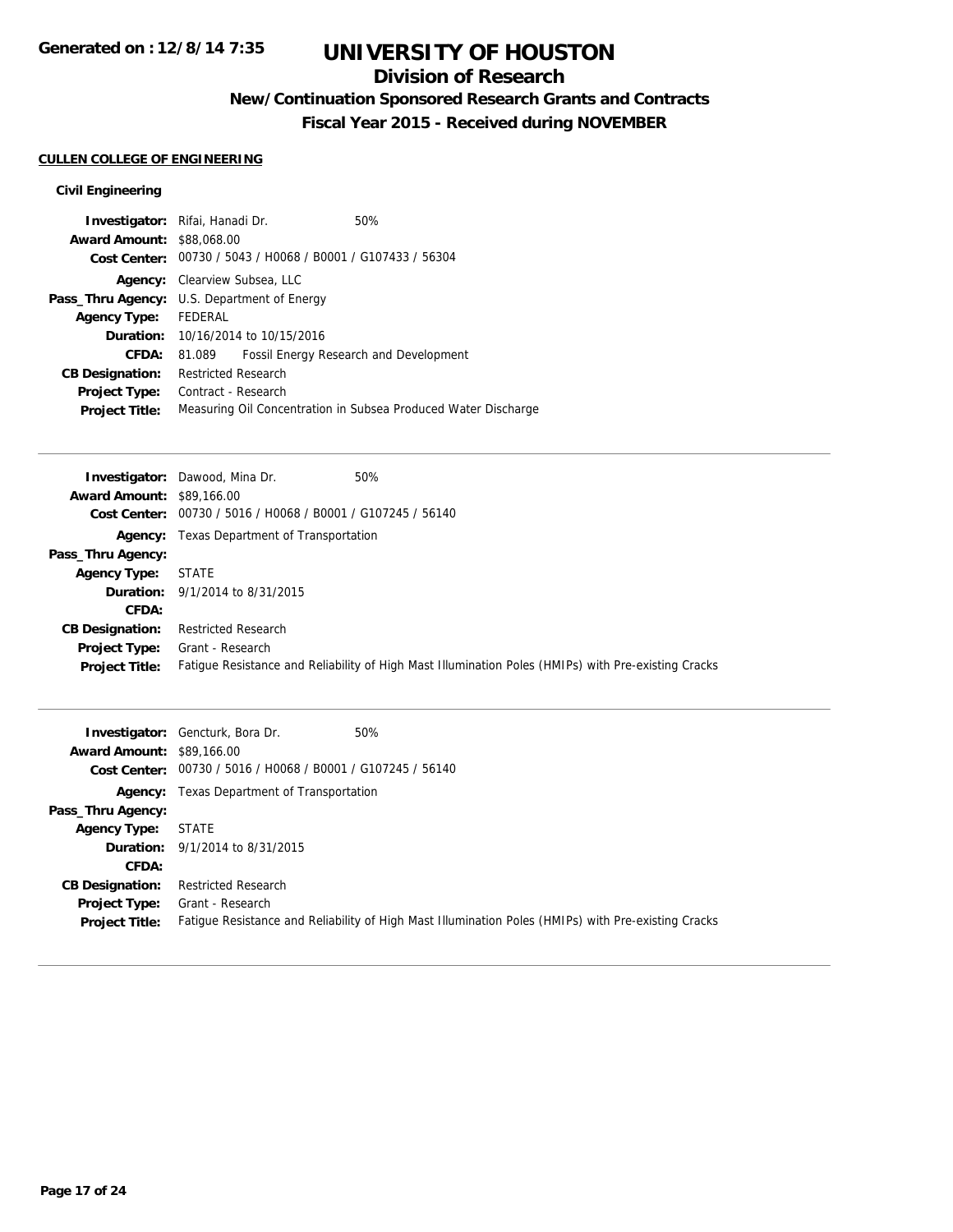## **Division of Research**

## **New/Continuation Sponsored Research Grants and Contracts**

**Fiscal Year 2015 - Received during NOVEMBER**

#### **CULLEN COLLEGE OF ENGINEERING**

#### **Civil Engineering**

| <b>Investigator:</b> Rifai, Hanadi Dr. |                                                               |                                          | 100%                                                                 |  |
|----------------------------------------|---------------------------------------------------------------|------------------------------------------|----------------------------------------------------------------------|--|
| <b>Award Amount: \$110,000.00</b>      |                                                               |                                          |                                                                      |  |
|                                        | Cost Center: 00730 / 5014 / H0068 / B0001 / G108979 / 56142   |                                          |                                                                      |  |
| Agency:                                | Texas Commission on Environmental Quality                     |                                          |                                                                      |  |
|                                        | <b>Pass_Thru Agency:</b> U.S. Environmental Protection Agency |                                          |                                                                      |  |
| <b>Agency Type:</b>                    | FFDFRAL                                                       |                                          |                                                                      |  |
|                                        | <b>Duration:</b> $9/3/2014$ to $11/30/2015$                   |                                          |                                                                      |  |
| CFDA:                                  |                                                               |                                          | 66.419 Water Polution Control - State and Interstate Program Support |  |
| <b>CB Designation:</b>                 | <b>Restricted Research</b>                                    |                                          |                                                                      |  |
| <b>Project Type:</b>                   | Grant - Research                                              |                                          |                                                                      |  |
| <b>Project Title:</b>                  |                                                               | In the Houston Ship Channel System (HSC) | Fourteen Total Maximum Daily Loads (TMDLs) for Nickel                |  |

#### **Electrical & Computer Engineering**

| <b>Award Amount: \$161,292.00</b><br>Cost Center: | 100%<br><b>Investigator:</b> Chen, Jinghong<br>00730 / 5013 / H0070 / B0001 / G108878 / 56481                                      |
|---------------------------------------------------|------------------------------------------------------------------------------------------------------------------------------------|
|                                                   | <b>Agency:</b> National Science Foundation                                                                                         |
| Pass_Thru Agency:                                 |                                                                                                                                    |
| <b>Agency Type:</b>                               | FEDERAL                                                                                                                            |
|                                                   | <b>Duration:</b> 9/1/2014 to 6/30/2015                                                                                             |
| <b>CFDA:</b> $47.041$                             | <b>Engineering Grants</b>                                                                                                          |
| <b>CB Designation:</b>                            | Restricted Research                                                                                                                |
| <b>Project Type:</b><br><b>Project Title:</b>     | Grant - Research<br>Collaborative Research: A Novel Wireless Power Transmission Architecture for Devices Implanted in Human Bodies |

|                                  | <b>Investigator:</b> Claydon, Frank Dr.        | 50%                                                                                                          |
|----------------------------------|------------------------------------------------|--------------------------------------------------------------------------------------------------------------|
| <b>Award Amount: \$14,468.00</b> |                                                |                                                                                                              |
| Cost Center:                     | 00730 / 5013 / H0068 / B0001 / G108464 / 55888 |                                                                                                              |
| Agency:                          | National Science Foundation                    |                                                                                                              |
| Pass_Thru Agency:                |                                                |                                                                                                              |
| Agency Type:                     | FEDERAL                                        |                                                                                                              |
|                                  | <b>Duration:</b> $9/1/2014$ to $8/31/2015$     |                                                                                                              |
|                                  | Engineering Grants<br><b>CFDA:</b> 47.041      |                                                                                                              |
| <b>CB Designation:</b>           | <b>Restricted Research</b>                     |                                                                                                              |
| Project Type:                    | Grant - Research                               |                                                                                                              |
| <b>Project Title:</b>            |                                                | Collaborative Research: Career Development: From Senior Undergraduates to Navigating Assistant Professorship |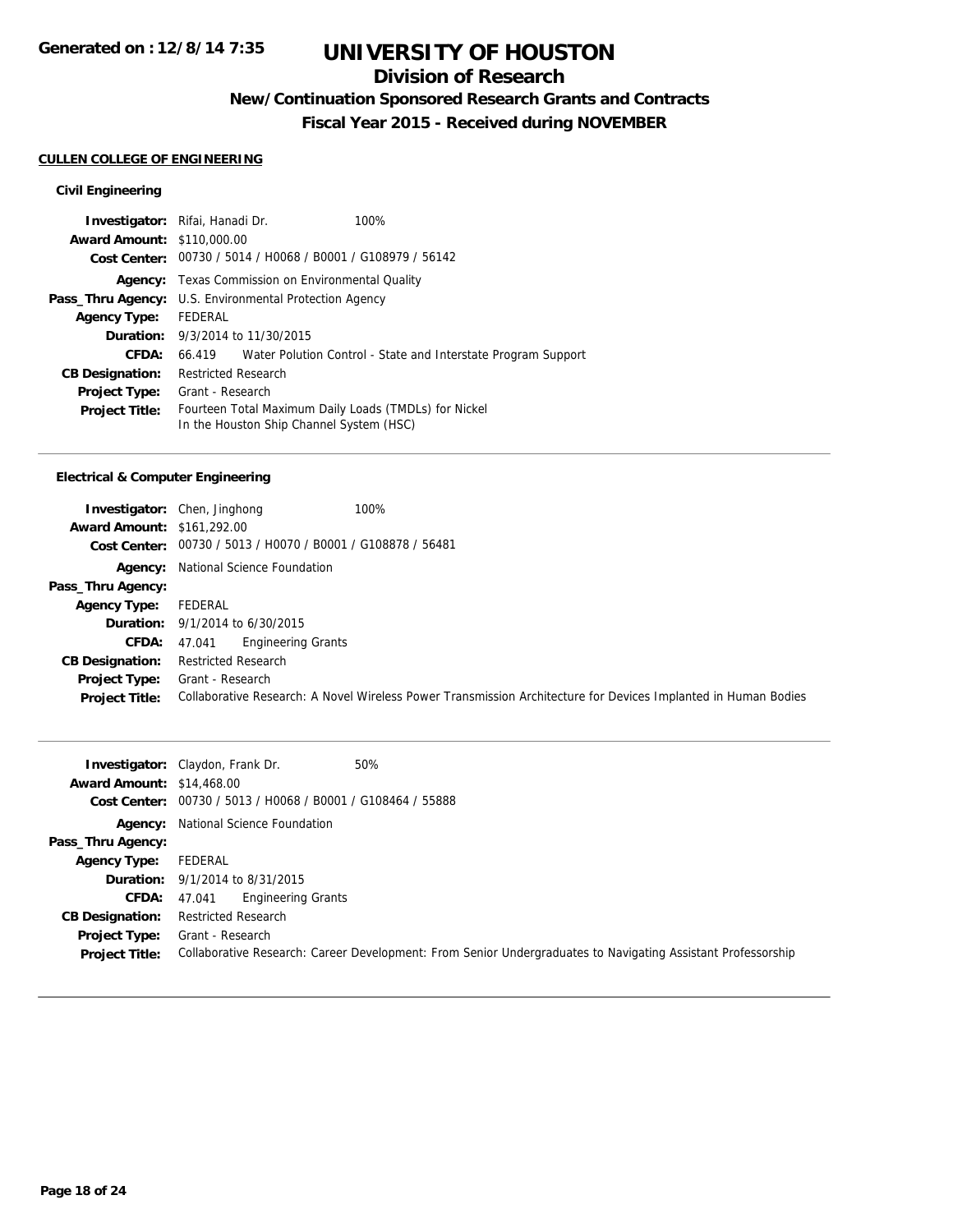## **Division of Research**

## **New/Continuation Sponsored Research Grants and Contracts**

**Fiscal Year 2015 - Received during NOVEMBER**

#### **CULLEN COLLEGE OF ENGINEERING**

#### **Electrical & Computer Engineering**

|                                  | <b>Investigator:</b> Chen, Yuhua Dr.                        | 100%                                                          |  |
|----------------------------------|-------------------------------------------------------------|---------------------------------------------------------------|--|
| <b>Award Amount: \$30,000.00</b> |                                                             |                                                               |  |
|                                  | Cost Center: 00730 / 5022 / H0070 / B0001 / C106370 / 53846 |                                                               |  |
|                                  | <b>Agency:</b> Various Private Profit Agencies              |                                                               |  |
| Pass_Thru Agency:                |                                                             |                                                               |  |
| <b>Agency Type:</b>              | PROFIT                                                      |                                                               |  |
|                                  | <b>Duration:</b> 8/1/2013 to 7/31/2018                      |                                                               |  |
| CFDA:                            |                                                             |                                                               |  |
| <b>CB Designation:</b>           | Non Restricted Research                                     |                                                               |  |
| <b>Project Type:</b>             | Grant - Research                                            |                                                               |  |
| <b>Project Title:</b>            |                                                             | Membership - Systems Research and Education Consortium (SREC) |  |

| Investigator: Han, Zhu Dr.       |                                                                  |  | 10%                                                            |  |
|----------------------------------|------------------------------------------------------------------|--|----------------------------------------------------------------|--|
| <b>Award Amount: \$87,240.30</b> |                                                                  |  |                                                                |  |
|                                  | Cost Center: 00730 / 5043 / H0070 / B0001 / C108346 / 56309      |  |                                                                |  |
|                                  | <b>Agency:</b> U.S. Department of Interior - Minerals Management |  |                                                                |  |
| Pass_Thru Agency:                |                                                                  |  |                                                                |  |
| Agency Type:                     | FEDERAL                                                          |  |                                                                |  |
|                                  | <b>Duration:</b> 1/1/2015 to 12/31/2016                          |  |                                                                |  |
| CFDA:                            | 15.423                                                           |  | Minerals Management (MMS) Environmental Studies Program (ESP)  |  |
| <b>CB Designation:</b>           | <b>Restricted Research</b>                                       |  |                                                                |  |
| Project Type:                    | Contract - Research                                              |  |                                                                |  |
| <b>Project Title:</b>            |                                                                  |  | Distributed chemical sensing for sub-surface oil spill sensing |  |
|                                  |                                                                  |  |                                                                |  |

|                                   | 40%<br><b>Investigator:</b> Shih, Wei-Chuan Dr.                         |
|-----------------------------------|-------------------------------------------------------------------------|
| <b>Award Amount: \$348,961.20</b> |                                                                         |
|                                   | Cost Center: 00730 / 5043 / H0070 / B0001 / C108346 / 56309             |
|                                   | <b>Agency:</b> U.S. Department of Interior - Minerals Management        |
| Pass_Thru Agency:                 |                                                                         |
| <b>Agency Type:</b>               | FEDERAL                                                                 |
|                                   | <b>Duration:</b> 1/1/2015 to 12/31/2016                                 |
| <b>CFDA:</b>                      | Minerals Management (MMS) Environmental Studies Program (ESP)<br>15.423 |
| <b>CB Designation:</b>            | <b>Restricted Research</b>                                              |
| <b>Project Type:</b>              | Contract - Research                                                     |
| <b>Project Title:</b>             | Distributed chemical sensing for sub-surface oil spill sensing          |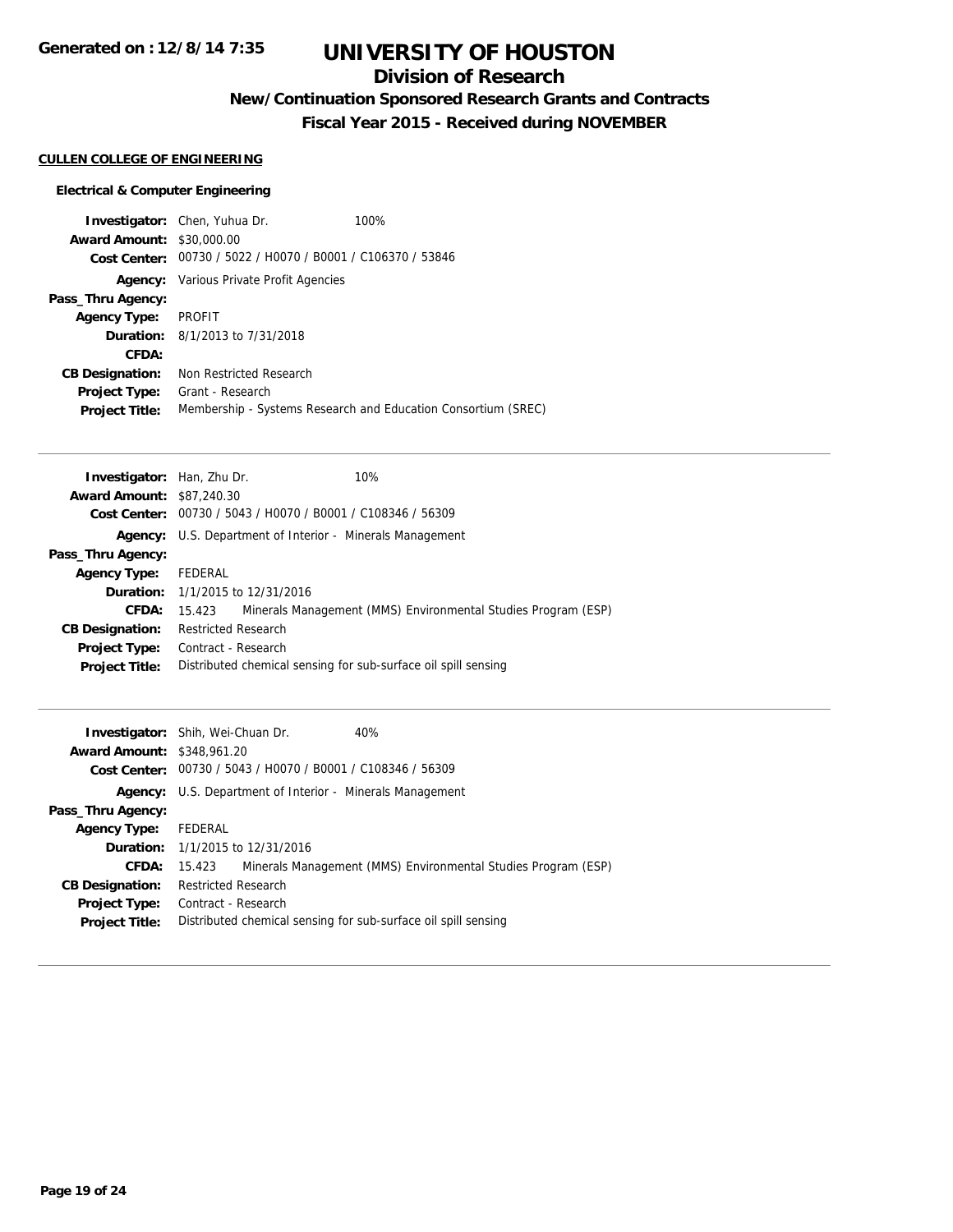## **Division of Research**

## **New/Continuation Sponsored Research Grants and Contracts**

**Fiscal Year 2015 - Received during NOVEMBER**

#### **CULLEN COLLEGE OF ENGINEERING**

#### **Electrical & Computer Engineering**

| <b>Investigator:</b> Prasad, Saurabh Dr.<br>100%                                                           |  |  |  |
|------------------------------------------------------------------------------------------------------------|--|--|--|
| <b>Award Amount: \$76,328,00</b>                                                                           |  |  |  |
| Cost Center: 00730 / 5013 / H0070 / B0001 / G105579 / 51803                                                |  |  |  |
| <b>Agency:</b> Purdue University                                                                           |  |  |  |
| <b>Pass_Thru Agency:</b> NASA - National Aeronautics and Space Administration - Headquarters (Wash., D.C.) |  |  |  |
| FEDERAL                                                                                                    |  |  |  |
| <b>Duration:</b> 8/1/2012 to 7/31/2015                                                                     |  |  |  |
| 43.001 Aerospace Education Services Program                                                                |  |  |  |
| <b>Restricted Research</b>                                                                                 |  |  |  |
| Grant - Research                                                                                           |  |  |  |
| An Advanced Learning Framework for High Dimensional Multi-Sensor Remote Sensing Data                       |  |  |  |
|                                                                                                            |  |  |  |

|                                  | <b>Investigator:</b> Jackson, David R. Dr.                  | 100% |  |
|----------------------------------|-------------------------------------------------------------|------|--|
| <b>Award Amount: \$25,000.00</b> |                                                             |      |  |
|                                  | Cost Center: 00730 / 5022 / H0070 / B0001 / C106968 / 53975 |      |  |
|                                  | <b>Agency:</b> Various Private Profit Agencies              |      |  |
| Pass_Thru Agency:                |                                                             |      |  |
| <b>Agency Type:</b>              | PROFIT                                                      |      |  |
|                                  | <b>Duration:</b> $9/1/2013$ to $8/31/2015$                  |      |  |
| CFDA:                            |                                                             |      |  |
| <b>CB Designation:</b>           | <b>Restricted Research</b>                                  |      |  |
|                                  | <b>Project Type:</b> Grant - Research                       |      |  |
| <b>Project Title:</b>            | Well Logging Consortium                                     |      |  |
|                                  |                                                             |      |  |

|                                  | <b>Investigator:</b> Freundlich, Alexandre Dr.<br>20%       |  |  |  |
|----------------------------------|-------------------------------------------------------------|--|--|--|
| <b>Award Amount: \$37,000.00</b> |                                                             |  |  |  |
|                                  | Cost Center: 00730 / 5013 / H0453 / B0001 / G099644 / 49437 |  |  |  |
| Agency:                          | Arizona State University                                    |  |  |  |
|                                  | Pass_Thru Agency: National Science Foundation               |  |  |  |
| Agency Type: FEDERAL             |                                                             |  |  |  |
|                                  | <b>Duration:</b> 8/15/2011 to 7/31/2015                     |  |  |  |
| CFDA:                            | <b>Engineering Grants</b><br>47.041                         |  |  |  |
| <b>CB Designation:</b>           | <b>Restricted Research</b>                                  |  |  |  |
| Project Type:                    | Grant - Research                                            |  |  |  |
| <b>Project Title:</b>            | ERC for Quantum Energy and Sustainable Solar Technologies   |  |  |  |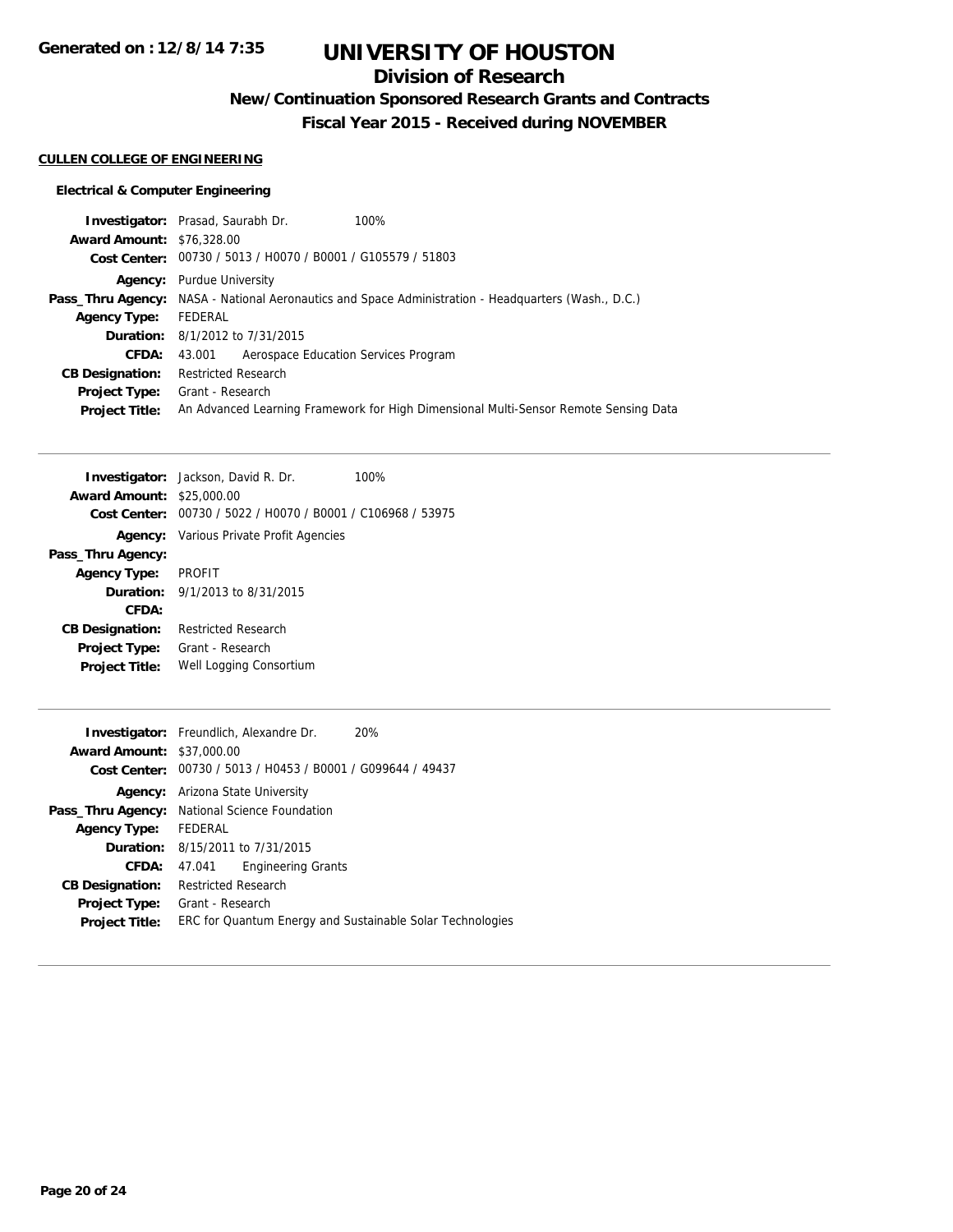## **Division of Research**

## **New/Continuation Sponsored Research Grants and Contracts**

**Fiscal Year 2015 - Received during NOVEMBER**

#### **CULLEN COLLEGE OF ENGINEERING**

#### **Industrial Engineering**

|                                  | 100%<br><b>Investigator:</b> Lim, Gino Jinho Dr.                                                                                       |
|----------------------------------|----------------------------------------------------------------------------------------------------------------------------------------|
| <b>Award Amount: \$22,184.00</b> |                                                                                                                                        |
|                                  | Cost Center: 00730 / 5022 / H0072 / B0001 / G109054 / 56382                                                                            |
|                                  | <b>Agency:</b> Global Oncology One, Inc.                                                                                               |
| Pass_Thru Agency:                |                                                                                                                                        |
| <b>Agency Type:</b>              | PROFIT                                                                                                                                 |
|                                  | <b>Duration:</b> 10/1/2014 to 9/30/2015                                                                                                |
| CFDA:                            |                                                                                                                                        |
| <b>CB Designation:</b>           | <b>Restricted Research</b>                                                                                                             |
| <b>Project Type:</b>             | Grant - Research                                                                                                                       |
| <b>Project Title:</b>            | Development of computational techniques for fully automated intensity modulated radiation therapy (IMRT) -<br>Graduate Student Li Liao |

#### **Mechanical Engineering**

| <b>Award Amount: \$125,585.46</b> | 33%<br><b>Investigator:</b> Ryou, Jae-Hyun Dr.                                                                |  |  |
|-----------------------------------|---------------------------------------------------------------------------------------------------------------|--|--|
|                                   | Cost Center: 00730 / 5013 / H0073 / B0001 / G108306 / 56269                                                   |  |  |
|                                   | <b>Agency:</b> U.S. Department of Energy - Golden Field Office                                                |  |  |
| Pass_Thru Agency:                 |                                                                                                               |  |  |
| <b>Agency Type:</b>               | FEDERAL                                                                                                       |  |  |
|                                   | <b>Duration:</b> 9/30/2014 to 9/29/2015                                                                       |  |  |
| <b>CFDA:</b>                      | Renewable Energy Research and Development<br>81.087                                                           |  |  |
| <b>CB Designation:</b>            | Restricted Research                                                                                           |  |  |
| Project Type:                     | Co-Op Agreement - Research                                                                                    |  |  |
| <b>Project Title:</b>             | High Efficiency, Inexpensive Thin Film III-V Photovoltaics using Single-Crystalline-Like, Flexible Substrates |  |  |

|                                   | <b>Investigator:</b> Selvamanickam, Venkat Dr.<br>67%                                                         |  |  |  |  |
|-----------------------------------|---------------------------------------------------------------------------------------------------------------|--|--|--|--|
| <b>Award Amount: \$254,976.54</b> |                                                                                                               |  |  |  |  |
|                                   | Cost Center: 00730 / 5013 / H0073 / B0001 / G108306 / 56269                                                   |  |  |  |  |
|                                   | <b>Agency:</b> U.S. Department of Energy - Golden Field Office                                                |  |  |  |  |
| Pass_Thru Agency:                 |                                                                                                               |  |  |  |  |
| <b>Agency Type:</b>               | FEDERAL                                                                                                       |  |  |  |  |
|                                   | <b>Duration:</b> 9/30/2014 to 9/29/2015                                                                       |  |  |  |  |
| <b>CFDA:</b>                      | Renewable Energy Research and Development<br>81.087                                                           |  |  |  |  |
| <b>CB Designation:</b>            | <b>Restricted Research</b>                                                                                    |  |  |  |  |
|                                   | <b>Project Type:</b> Co-Op Agreement - Research                                                               |  |  |  |  |
| <b>Project Title:</b>             | High Efficiency, Inexpensive Thin Film III-V Photovoltaics using Single-Crystalline-Like, Flexible Substrates |  |  |  |  |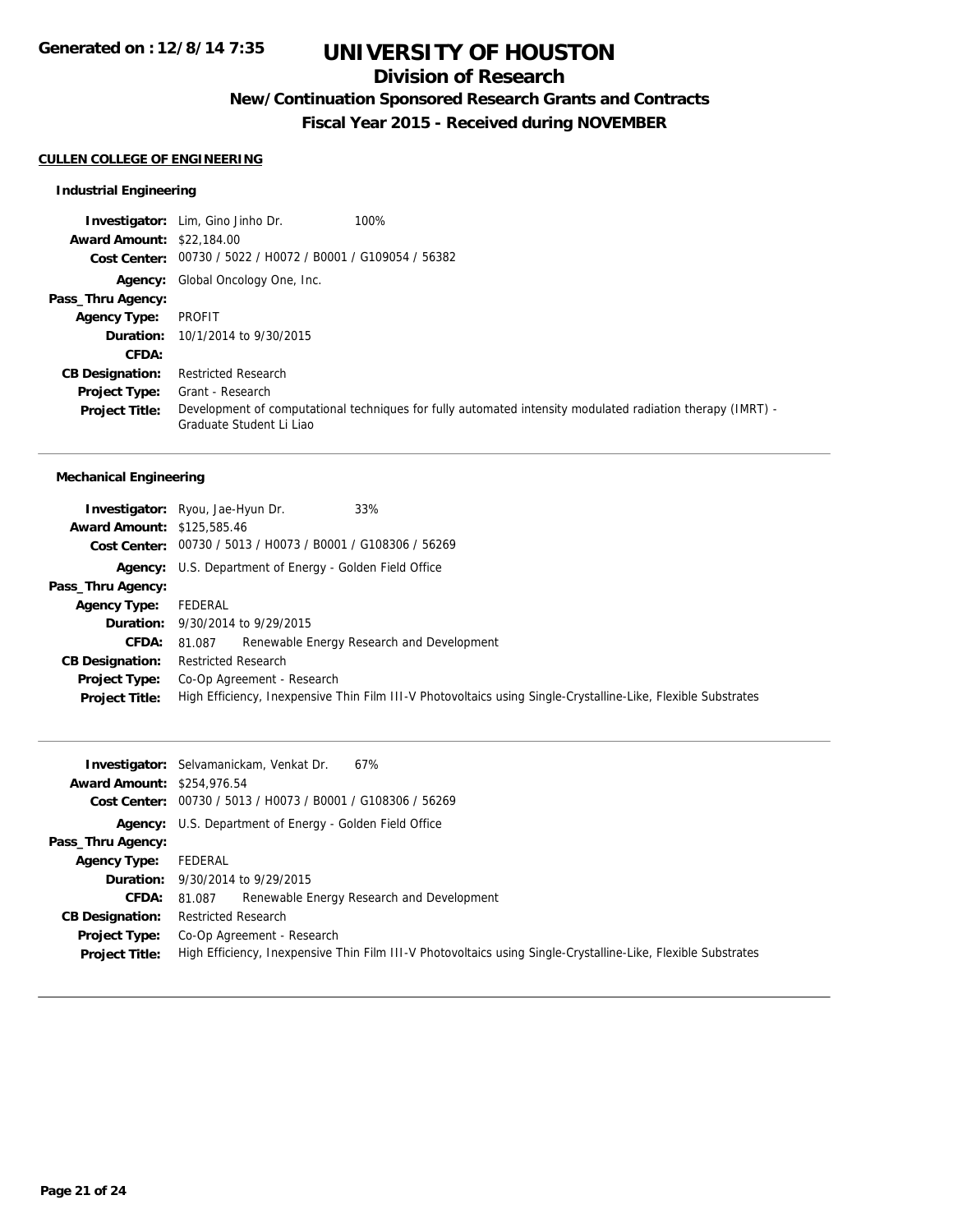## **Division of Research**

## **New/Continuation Sponsored Research Grants and Contracts**

**Fiscal Year 2015 - Received during NOVEMBER**

#### **CULLEN COLLEGE OF ENGINEERING**

#### **Mechanical Engineering**

| <b>Investigator:</b> Ardebili, Haleh Dr. |                                                             |                                           | 50%                                                                                |  |
|------------------------------------------|-------------------------------------------------------------|-------------------------------------------|------------------------------------------------------------------------------------|--|
| <b>Award Amount: \$25,000.00</b>         |                                                             |                                           |                                                                                    |  |
|                                          | Cost Center: 00730 / 5015 / H0073 / B0001 / G097498 / 45836 |                                           |                                                                                    |  |
|                                          | <b>Agency:</b> Texas Engineering Experiment Station         |                                           |                                                                                    |  |
|                                          | <b>Pass_Thru Agency:</b> National Science Foundation        |                                           |                                                                                    |  |
| <b>Agency Type:</b>                      | FEDERAL                                                     |                                           |                                                                                    |  |
|                                          | <b>Duration:</b> 9/1/2009 to 8/31/2015                      |                                           |                                                                                    |  |
| <b>CFDA:</b>                             |                                                             | 47.049 Mathematical and Physical Sciences |                                                                                    |  |
| <b>CB Designation:</b>                   | <b>Restricted Research</b>                                  |                                           |                                                                                    |  |
| <b>Project Type:</b>                     | Grant - Research                                            |                                           |                                                                                    |  |
| <b>Project Title:</b>                    |                                                             |                                           | International Institute on Multifunctional Materials for Energy Conversion (IIMEC) |  |
|                                          |                                                             |                                           |                                                                                    |  |

| <b>Investigator:</b> Sharma, Pradeep Dr. |                                                             |                                    | 50%                                                                                |  |
|------------------------------------------|-------------------------------------------------------------|------------------------------------|------------------------------------------------------------------------------------|--|
| <b>Award Amount: \$25,000.00</b>         |                                                             |                                    |                                                                                    |  |
|                                          | Cost Center: 00730 / 5015 / H0073 / B0001 / G097498 / 45836 |                                    |                                                                                    |  |
|                                          | <b>Agency:</b> Texas Engineering Experiment Station         |                                    |                                                                                    |  |
|                                          | Pass_Thru Agency: National Science Foundation               |                                    |                                                                                    |  |
| <b>Agency Type:</b>                      | FEDERAL                                                     |                                    |                                                                                    |  |
|                                          | <b>Duration:</b> $9/1/2009$ to $8/31/2015$                  |                                    |                                                                                    |  |
| <b>CFDA:</b>                             | 47.049                                                      | Mathematical and Physical Sciences |                                                                                    |  |
| <b>CB Designation:</b>                   | Restricted Research                                         |                                    |                                                                                    |  |
| <b>Project Type:</b>                     | Grant - Research                                            |                                    |                                                                                    |  |
| <b>Project Title:</b>                    |                                                             |                                    | International Institute on Multifunctional Materials for Energy Conversion (IIMEC) |  |

#### **Nanosystem Manufacturing Center**

| <b>Investigator:</b> Shih, Wei-Chuan Dr. |                                                                |  | 40%                                                           |  |  |
|------------------------------------------|----------------------------------------------------------------|--|---------------------------------------------------------------|--|--|
| <b>Award Amount: \$348,961.20</b>        |                                                                |  |                                                               |  |  |
|                                          | Cost Center: 00730 / 5043 / H0070 / B0001 / C108346 / 56309    |  |                                                               |  |  |
| Agency:                                  | U.S. Department of Interior - Minerals Management              |  |                                                               |  |  |
| Pass_Thru Agency:                        |                                                                |  |                                                               |  |  |
| <b>Agency Type:</b>                      | FEDERAL                                                        |  |                                                               |  |  |
|                                          | <b>Duration:</b> 1/1/2015 to 12/31/2016                        |  |                                                               |  |  |
| CFDA:                                    | 15.423                                                         |  | Minerals Management (MMS) Environmental Studies Program (ESP) |  |  |
| <b>CB Designation:</b>                   | <b>Restricted Research</b>                                     |  |                                                               |  |  |
| <b>Project Type:</b>                     | Contract - Research                                            |  |                                                               |  |  |
| <b>Project Title:</b>                    | Distributed chemical sensing for sub-surface oil spill sensing |  |                                                               |  |  |
|                                          |                                                                |  |                                                               |  |  |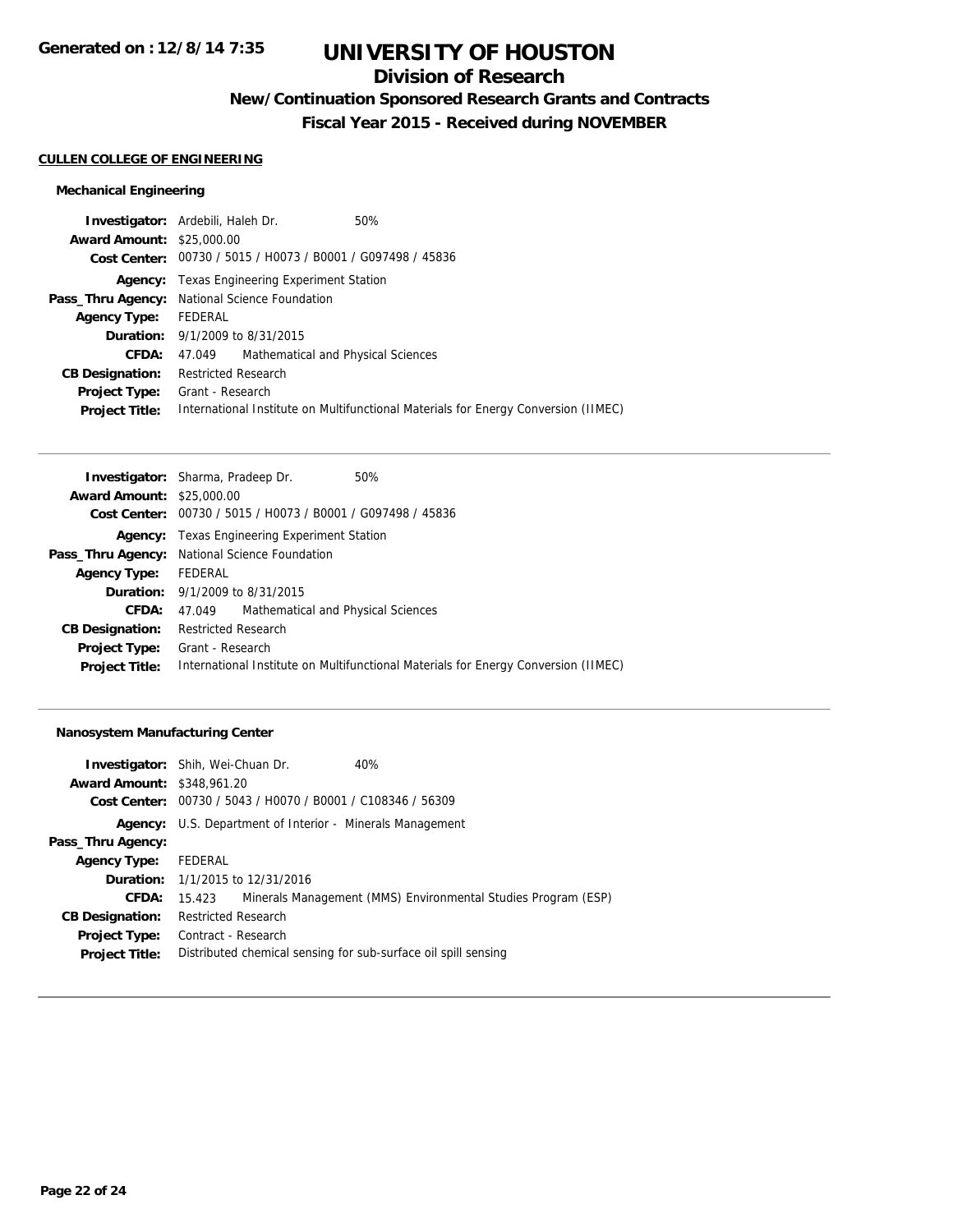## **Division of Research**

## **New/Continuation Sponsored Research Grants and Contracts**

**Fiscal Year 2015 - Received during NOVEMBER**

#### **DIVISION OF RESEARCH**

#### **Center for Advanced Materials**

|                                   | <b>Investigator:</b> Freundlich, Alexandre Dr.            | 60% |  |
|-----------------------------------|-----------------------------------------------------------|-----|--|
| <b>Award Amount: \$111,000.00</b> |                                                           |     |  |
| Cost Center:                      | 00730 / 5013 / H0453 / B0001 / G099644 / 49437            |     |  |
|                                   | <b>Agency:</b> Arizona State University                   |     |  |
|                                   | Pass_Thru Agency: National Science Foundation             |     |  |
| <b>Agency Type:</b>               | FEDERAL                                                   |     |  |
|                                   | <b>Duration:</b> $8/15/2011$ to $7/31/2015$               |     |  |
| <b>CFDA:</b>                      | <b>Engineering Grants</b><br>47.041                       |     |  |
| <b>CB Designation:</b>            | <b>Restricted Research</b>                                |     |  |
| <b>Project Type:</b>              | Grant - Research                                          |     |  |
| <b>Project Title:</b>             | ERC for Quantum Energy and Sustainable Solar Technologies |     |  |
|                                   |                                                           |     |  |

#### **Houston Coastal Center**

| <b>Award Amount: \$46,250.00</b> | 50%<br><b>Investigator:</b> Pennings, Steve Dr.                                                                                                                   |  |  |
|----------------------------------|-------------------------------------------------------------------------------------------------------------------------------------------------------------------|--|--|
|                                  | Cost Center: 00730 / 5013 / H0104 / B0001 / G108975 / 56022                                                                                                       |  |  |
|                                  | <b>Agency:</b> U.S. Geological Survey                                                                                                                             |  |  |
| Pass_Thru Agency:                |                                                                                                                                                                   |  |  |
| <b>Agency Type:</b>              | FEDERAL                                                                                                                                                           |  |  |
|                                  | <b>Duration:</b> 9/7/2014 to 9/6/2015                                                                                                                             |  |  |
| <b>CFDA:</b>                     | Air Pollution Control Program Support<br>66.001                                                                                                                   |  |  |
| <b>CB Designation:</b>           | <b>Restricted Research</b>                                                                                                                                        |  |  |
| <b>Project Type:</b>             | Co-Op Agreement - Research                                                                                                                                        |  |  |
| <b>Project Title:</b>            | Establishing A Foundation For Evaluating The Ecological Implications of Climate Change Along A Gradient in<br>Macroclimatic Drivers of Coastal Wetland Ecosystems |  |  |

#### **TcSUH**

| <b>Investigator:</b> Ren, Zhifeng Dr.<br><b>Award Amount: \$120,000.50</b> |                                                                   | Cost Center: 00730 / 5013 / H0452 / B0001 / G106517 / 52710 | 50%                                                    |  |
|----------------------------------------------------------------------------|-------------------------------------------------------------------|-------------------------------------------------------------|--------------------------------------------------------|--|
|                                                                            | <b>Agency:</b> Massachusetts Institute of Technology              |                                                             |                                                        |  |
|                                                                            | Pass_Thru Agency: U.S. Department of Energy                       |                                                             |                                                        |  |
| <b>Agency Type:</b>                                                        | FEDERAL                                                           |                                                             |                                                        |  |
|                                                                            |                                                                   | <b>Duration:</b> 12/1/2012 to $7/31/2015$                   |                                                        |  |
| CFDA:                                                                      | 81.049                                                            |                                                             | Office of Energy Research Financial Assistance Program |  |
| <b>CB Designation:</b>                                                     | <b>Restricted Research</b>                                        |                                                             |                                                        |  |
| <b>Project Type:</b>                                                       | Contract - Research                                               |                                                             |                                                        |  |
| <b>Project Title:</b>                                                      | Solid-State Solar-Thermal Energy Conversion Center (S3TEC Center) |                                                             |                                                        |  |